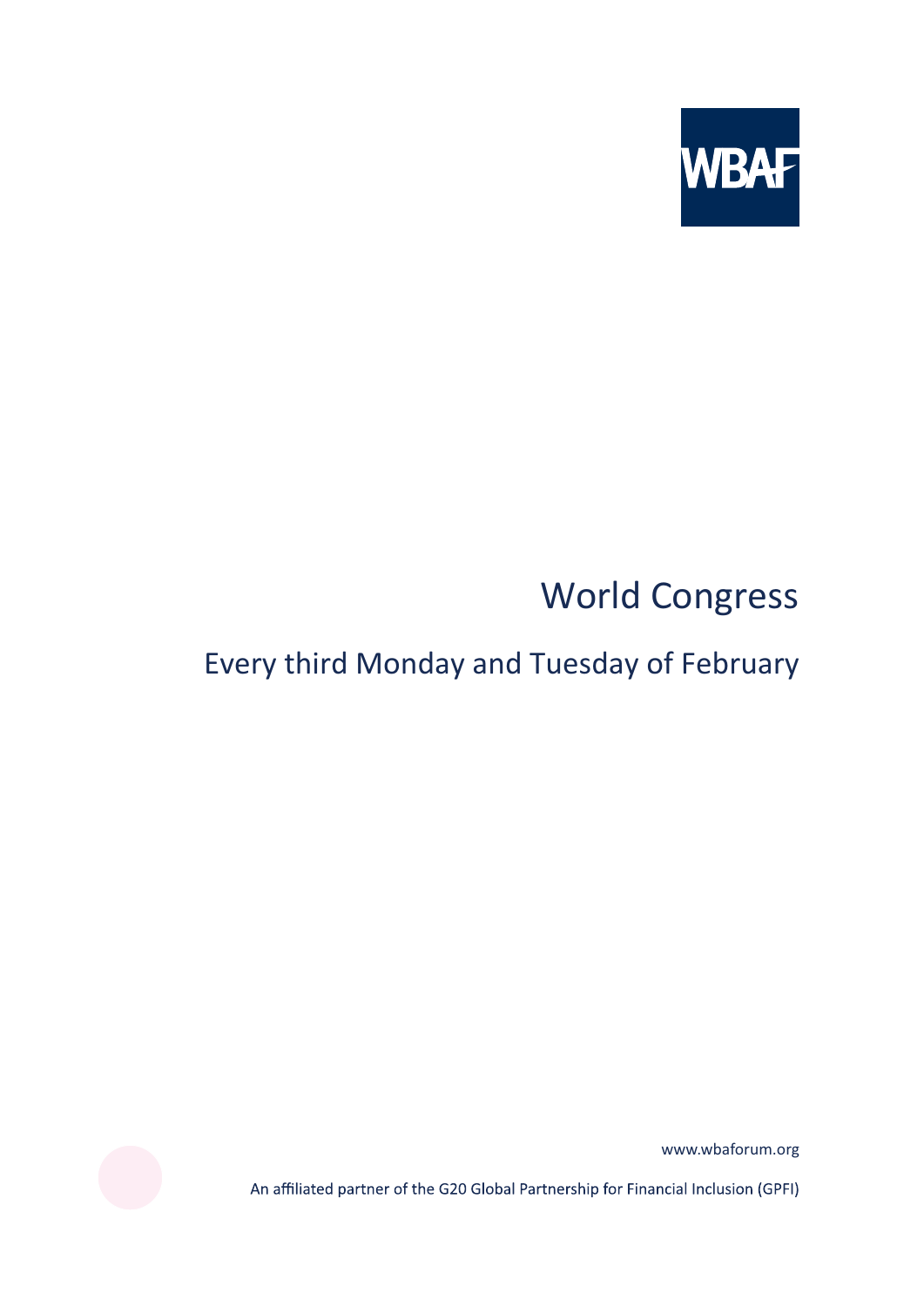## **Chairman's Statement**

In the past, inventions were important for the economic development of societies. In the 21stcentury, however, it is not invention but innovation that counts.

In those earlier times, entrepreneurial skills were not needed to get an invention to the market because it was a seller's economy, where customers were ready to buy anything new. Times have changed, and the rules of the game have changed. Today's inventors need more than just a clever idea. They need a complex set of skills to move their innovative idea into the market and to ensure it succeeds.

Ours is the age of the entrepreneur (the buzz word of our century). The current, highly competitive economic environment means that scaling up businesses demands special skills of entrepreneurs, who are obliged to secure financing as quickly as possible.Yet finance alone is not sufficient to create global success stories. The entrepreneur needs not simply finance, but the best finance.

where the best marrest.<br>The best finance is a miracle that happens when one is able to combine money, know-how, mentorship and networking. This is perhaps better termed smart finance.

Consider the various sources of finance available to entrepreneurs: Beyond basic bootstrapping, there are corporate ventures, angel investors, crowdfunding platforms, accelerators, VCs, banks, public grants, co-investment funds, business plan competitions, technology transfer offices, family offices, private equity investors and stock exchanges. With the notable exception of angel investors, all these sources provide only money, nothing more.

The only true sources of smart finance are angel investors, who are able to influence a country's economic development by providing more than just money to entrepreneurs and SMEs. They contribute their own know-how, provide mentorship, and share their own networks in contributing to the businesses they invest in. They are thus the main drivers of innovation and the natural leaders of the world's early-stage investment markets and global startup economy.

In 2018, more than 300,000 angel investors invested more than \$26 billion in startups in the US, and more than 310,000 angel investors invested more than 9 billion Euro in Europe. The estimated total global market size of angel investment is over \$50 billion every year. Angel investors support entrepreneurs in starting up, and they support SMEs as they scale up their businesses, creating hundreds of thousands of new jobs worldwide every year.

It is rewarding to see that governments around the world have understood the importance of angel investment for boosting their economies. During the Presidential Summit on Entrepreneurship in 2010, President Obama's response to concerns I expressed about making available public grants for entrepreneurs was promising. In a special meeting with me, he agreed with and supported my position on the importance of angel investors in terms of converting public money to 'smart money', that is, cash that is invested by parties who are experienced, well-informed, and well connected.

Many governments, particularly in Europe, offer generous tax incentives for angel investors. The UK and Turkey have already passed angel investment legislation to support such a system. A number of Middle East countries, particularly in the GCC, have discovered the angel investment system and are keen to pursue it because, among other key reasons, it is 100% compatible with Islamic investment principles. In fact, the Islamic Development Bank included angel investment on the list of recommendations proposed for consideration at its annual conference in Jakarta, in May 2016.

## **World Congress**

An affiliated partner of the G20 Global Partnership for Financial Inclusion (GPFI), the World Business Angels Investment Forum (WBAF) holds its annual flagship event, the World Congress, every third Monday and Tuesday of February in Istanbul. The WBAF World Congress is the biggest global convergence of players of the early and post-early stage equity and capital markets. Their primary aim is to shape the coming year's agenda for world equity markets.

The discussions at the World Congress explore how funders of early-stage equity and capital markets can foster open innovation and deliver more business value through partnerships with angel investors, startups, scaleups, high-growth businesses and SMEs.

The World Congress simultaneously hosts 11 different events and summits & Exhibition Booths over 2 days:

- Angel Investors Summit
- CEO Investors Summit
- Global Fundraising Summit
- Fintech Summit
- Impact Investment Summit
- Global Woman Leaders Summit
- Global FDI Stage
- Global Fundraising Stage
- World Excellence Awards Gala Dinner
- Business School
- The Annual Meeting of the WBAF General Assembly

way our work important<br>The 2008 global economic crisis produced an economic environment that resulted in unprecedented challenges for entrepreneurs, startups and SMEs seeking access to finance. It was clear that an entirely different way of working was required, a new approach to solving qualitatively different problems.

The WBAF provides an international platform where all stakeholders can join forces to drive change, with a particular focus on linking the best entrepreneurs, startups and SMEs with smart finance opportunities afforded by qualified angel investors and institutions that work in cooperation with angel investors.

As the Chair of the World Business Angels Investment Forum, I invite you to join our global efforts to ease access to smart finance to create more jobs and more social justice worldwide. By working together across borders, with a common vision, and with these smart dynamics in mind, we are well placed to bring about positive change in the global economy.

Your efforts to convert the world economy to a smart economy in cooperation with the World Business Angels Investment Forum will be highly valued.

Yours sincerely,

Baybary Slfunta

Baybars Altuntas Chairman of the Board of Directors, World Business Angels Investment Forum Baybars.Altuntas@wbaforum.org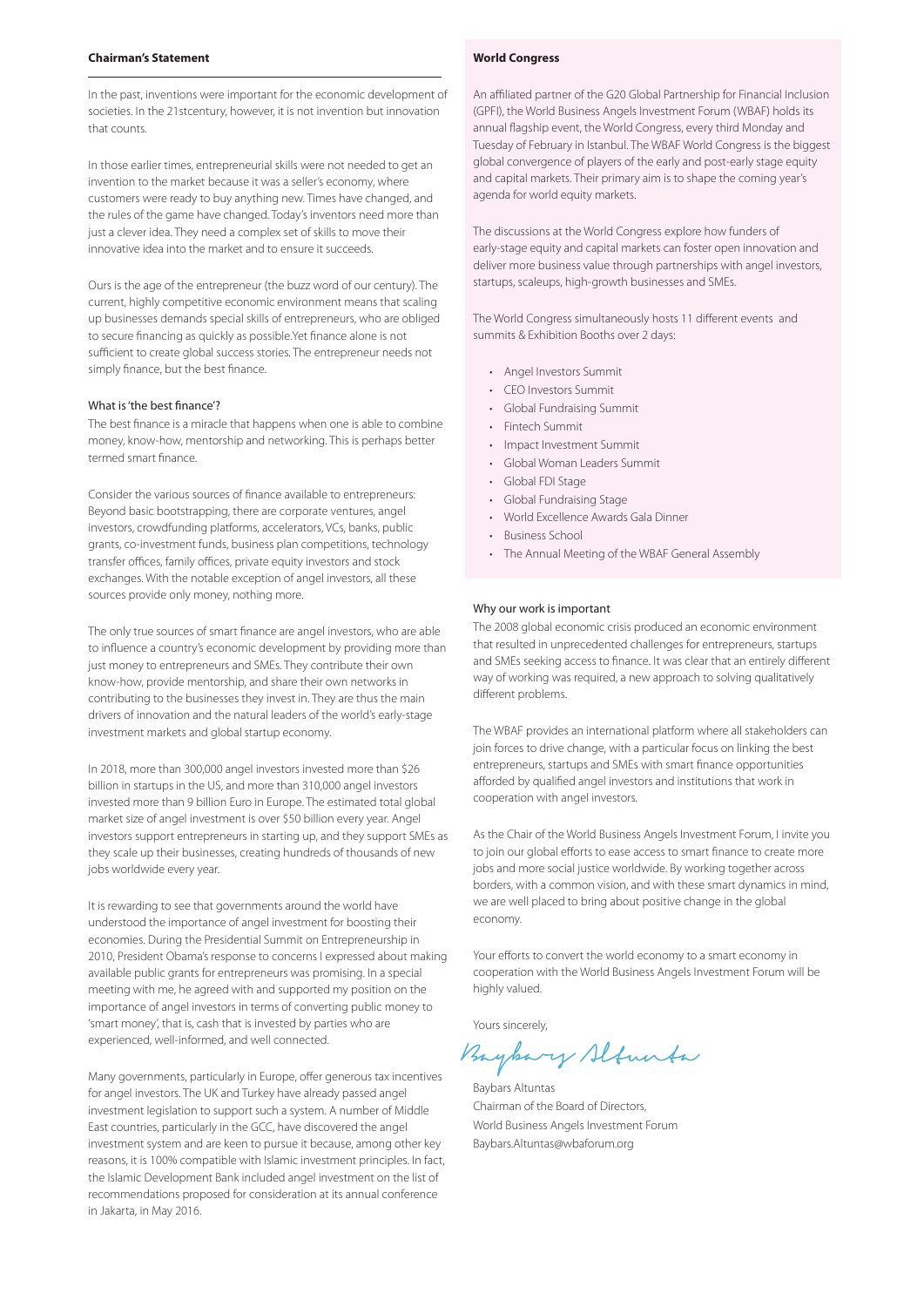## **World Congess 2019**

## WBAF Ministerial Roundtable:

**Developing an International Dialogue Between Global Leaders of Public and Private Stakeholders to Play a Role in the G20 Agenda for the Global Partnership for Financial Inclusion**

Investing globally provides huge opportunities, but before investing, one needs extensive knowledge about the ecosystem. The post-digital revolution world will be informed by decisions made today, and the leaders of global ecosystems are authorized to drive this revolution on behalf of their community.

With this in mind, as an affiliated partner of the G20 Global Partnership for Financial Inclusion (GPFI), the World Business Angels Investment Forum is hosting this roundtable as a global convergence of global leaders of early and post-early stage equity and capital markets to discuss in detail the G20's agenda to increase financial inclusion in the world.

This WBAF Ministerial Roundtable is bringing together government ministers from various countries, angel investors, policymakers, and representatives of innovation and science parks, chambers of commerce and industry, and government investment promotion agencies. The discussants, prominent global leaders of the world's investment value chain, will explain how they plan to encourage collaboration between the ecosystems they lead. They will also explore ways to develop an international dialogue between public and private institutes that will empower early and post-early stage equity markets in response to the worldwide digital transformation.

#### Panel Discussion 1:

## **Knowledge Digitization as the Future Norm in Investment Management: Optimizing the Decision-Making of Angel Investors, Crowdfunders, Private Equity Funds and VCs**

Financial markets have undergone significant structural changes since the 1950s, when the Modern Portfolio Theory was formulated. Markets and financial products were fairly simple—until the financial deregulation of the early 1980s, which changed all that. In the aftermath of the 2008 global financial crisis, regulations were introduced throughout the world to impose higher transparency in investment decision-making and reduce the information asymmetry of financial markets. Although markets are still complex, financial products are getting progressively simpler and transparency is the new mantra. It is thus increasingly important to help investors optimize their decision-making by providing intuitive insights into the risks and uncertainties of early and post-early stage equity markets. This panel will focus on how scenario-based contextualization can facilitate engagement that is based on a solid understanding of financial risks and for making better decisions about investing in start-ups, scale-ups and high-growth businesses.

### Panel Discussion 2:

**Empowering the Early and Post-Early Stage Investment and Equity Markets: Providing a Better Environment and Better Tools for Angel Investors – Private Equity Funds Co-Investments in Start-Ups, Scale-Ups and High-Growth Businesses**

An investment is syndicated when a group of investors or funds cooperate in providing funds for a portfolio company. It is a reciprocal, ongoing, informal relationship where investors collaborate by taking turns as lead investor or co-investor. Syndication enables angel investors to remain in control and to mitigate risk. It can also strengthen the selection process through improved screening, due diligence and decision-making. Private equity funds and venture capitalists use syndication to enhance the performance of individual investments by pooling the resources of the syndicate partners. Syndication provides portfolio companies with enhanced support for their development and is therefore expected to have a positive effect on investment

performance. This panel will focus on how we can empower the early and post-early stage investment and equity markets by providing a better environment and more powerful tools that will encourage angel investors and private equity funds to co-invest in start-ups, scale-ups and high-growth businesses.

#### Panel Discussion 3:

#### **Startup Stock Exchanges or Startup Private Markets?**

On the agenda of many stock exchanges today is the question of providing a regulated marketplace where investors can buy shares of vetted start-up companies, and where start-ups can raise the capital they need from these investors.

Up to now, back-door listings and reverse listings have been the only ways for start-ups to be listed on stock exchanges. Today, however, new opportunities are emerging. The Stock Exchange of Thailand, for example, hopes to play a role in pushing start-ups as a base for development in the digital era; their aim is to foster the start-up ecosystem. They believe that stock exchanges have a duty to help develop financial technology, or fintech, and to create platforms that will enable start-ups to raise the capital they need if they are to grow and make a real profit.

Navigating financial regulations can be a real challenge. In the new exchange model (for example, the Stock Exchange of Thailand), stock exchanges strike a balance between popularity, that is, the number of start-ups listed, and the quality of the start-ups it lists. The relative lack of financial stability and low liquidity of start-ups—compared to blue-chip stocks—is a risk, but it is not difficult to imagine that start-ups would be willing to disclose more information in order to get listed. The more they disclose, the better the investor protection.

To address the needs of the start-up ecosystem, some stock exchanges have launched start-up private markets, which do not require authorisation from regulators, given that these private markets basically act as owners and therefore provide a secure environment for investors and start-ups. Other alternative markets include the Elite Program of the London Stock Exchange, the Private Market of the Istanbul Stock Exchange, and Funderbeam, where growth companies are funded and traded across borders and a start-up marketplace powered by blockchain in some cases.

This panel will focus on the future trends of start-up markets and stock exchanges and will discuss the pros and cons of start-up markets, aiming to provide a better understanding of what the possible trajectory might be for start-up stock exchanges and start-up private markets.

#### Panel Discussion 4:

## **Today's CEOs as Tomorrow's Qualified Angel Investors: Fostering Economic Development by Involving CEOs in Early-Stage and Post-Early Stage Equity Markets**

On their retirement, corporate CEOs will have more time to mentor start-ups, scale-ups, high-growth businesses, and SMEs. They come with a good financial package and a vast network that they have built over the years. The only thing they may lack is know-how: they need to learn about the principles of investing in start-ups and about founding a company from scratch. Now is the time for the CEOs to take a smart step — to contemplate their potential as future angel investors. This panel will focus on ways to support the transitioning of today's CEOs to qualified angel investors.

#### Panel Discussion 5:

**Leveraging Corporate Innovation by Engaging with External Ecosystems: Entrepreneurs, Start-Ups, Scale-Ups, High-Growth Businesses, Crowdfunders and Angel Investors**

As the market environment changes, corporates have to adapt to new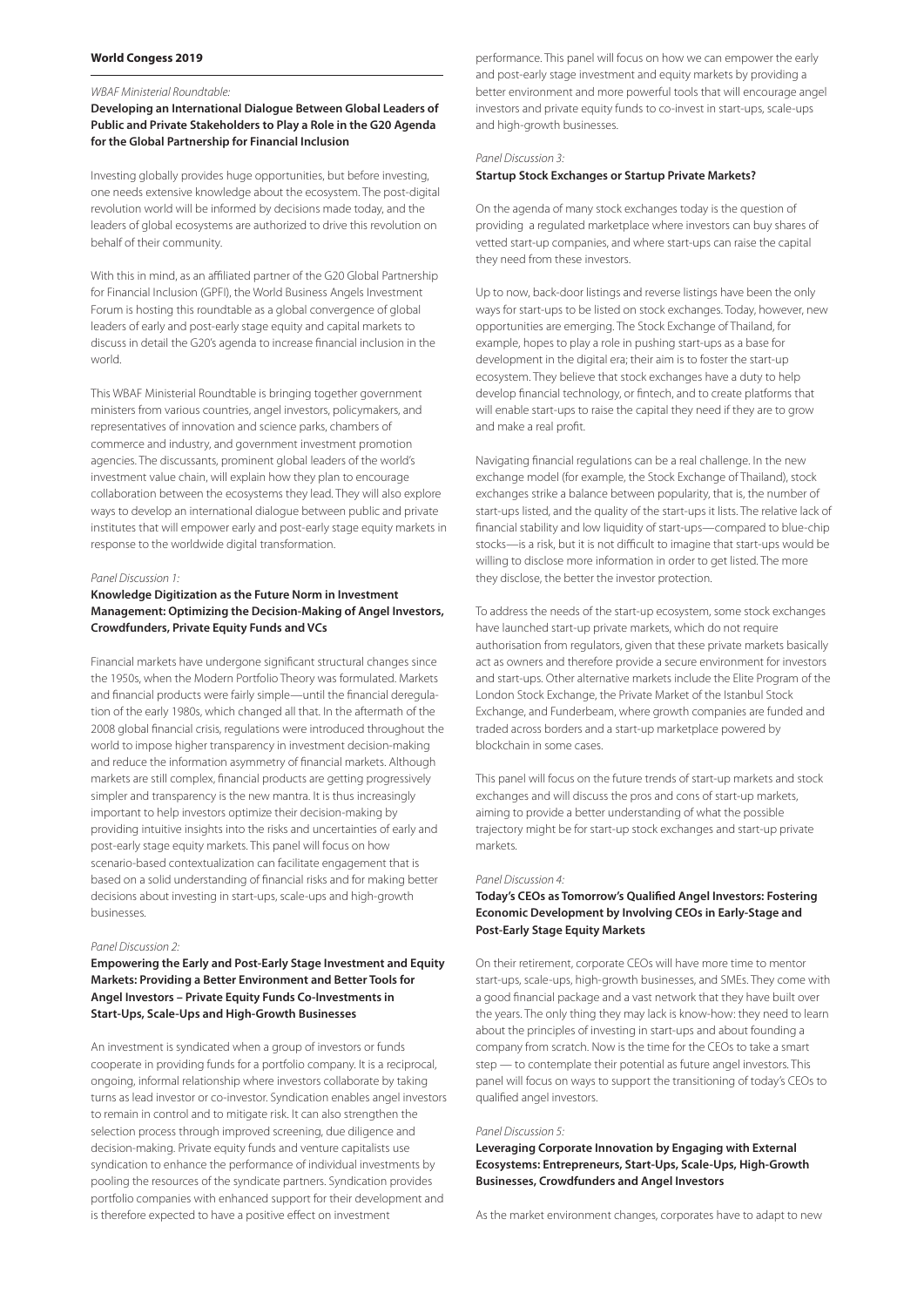market dynamics to stay ahead of shifts in the market. Opening themselves to external ecosystems can add value to corporate innovation activities. This panel will focus on the question of how corporates can connect with external ecosystems to collaborate with early-stage and post-early stage entrepreneurship markets and to accelerate the innovation process within the corporate.

#### Panel Discussion 6:

## **Entrepreneur-In-Residence Programmes to Cultivate Intrapreneurship: An Option for Accelerating Corporate Innovation from Within**

While corporate cooperation with innovative start-ups focuses on making use of the external entrepreneurial potential of new market players, the introduction of an 'intrapreneurship' initiative can also foster innovation potential. Some corporates have developed a different kind of intrapreneurship program known as 'entrepreneurs-in-residence' (EIR). Based on the concept of venture capital (VC) companies, EIRs develop their own business models – financially backed by a VC or with the support of companies within the VC portfolio. Corporates enable EIRs to develop and/or launch business models within the corporate venture portfolio. This panel will focus on ways to manage both initiatives efficiently and to cooperate with external start-ups for their mutual benefit.

## Panel Discussion 7:

## **Corporate Innovation Accelerators: A Win-Win Opportunity for Start-Ups and Corporate Ventures**

Corporates establish corporate innovation accelerators to support various internal innovation management activities, to implement new business models, and make good use of the entrepreneurial potential of start-ups. The fundamental aim of such an initiative is to provide an interface with the external ecosystem and to cooperate with new market players. In this model, start-ups have access to established corporate infrastructure and are able to have their solutions challenge by experts in the corporate. In this panel, the discussants will share their experiences with their own corporate innovation centres and offer tips on best practices.

## Panel Discussion 8:

## **Key Concepts for Start-ups: Understanding the Investment Strategies of Angel Investors, Angel Investor Groups, VCs, Private Equity Funds and Co-Investment Funds**

This panel will focus on how we can increase open learning space opportunities for entrepreneurs to expand their understanding of the investment strategies of angel investors, the fund-raising strategies of successful entrepreneurs, term-sheet negotiation techniques, company valuations, due diligence checklists used by global investors, and ways to access co-investment funds.

#### Panel Discussion 9:

## **The importance of a well-functioning early-stage ecosystem for creating more liquidity for entrepreneurs — from seed funding to IPO**

With new trends in global capital markets such as corporate venturing. angel investment, crowdfunding, private equity, and sovereign wealth to empower economies, some countries are struggling to take on of some of these investment methods – crowdfunding, for example – despite proven positive economic impact and the need for such financial instruments. This panel will discuss how innovative policies can be developed and what the role of public–private partnerships might be in this process. The panel will attempt to put forth a concrete approach to changing the mindset of individuals who are in decision-making positions, both in public and private institutions. Any policy that supports entrepreneurs and SMEs directly, or that supports the supporters of entrepreneurs and SMEs, is useful, including converting public money to smart money by involving more angel investors and corporate ventures. A critical game-changer question will

be addressed: How can we create an entrepreneurial ecosystem by bringing all stakeholders around the same table to create more liquidity, ease access to finance and accelerate early exits?

## Panel Discussion 10: **Nasdaq Talk: ANATOMY OF AN SME IPO**

Traditionally, an IPO has not been top of mind when young companies were looking to raise capital, expand and grow. This has changed. Today, most exchanges offer a junior market option where simpler rules and regulation make it possible for SMEs and startups to begin life as listed companies. In Europe, Nasdaq operates its Nasdaq First North market where more than 500 young companies have started their journey, raised capital and grown since First North launched in 2005.

 Our 15 minutes session will show you what to look for and how to execute, and will address some of the following topics:

- How to successfully plan and structure a public offering?
- When is the right time to list?
- What are the key considerations companies should take before listing?

#### Panel Discussion 11:

## **Enhancing Innovative Cultures Through Entrepreneurship: Innovation Education for Non-Business Students and Founders of Start-Ups, Scale-Ups and High-Growth Businesses**

The past decades have seen a rapid increase in the offerings of entrepreneurship education worldwide. There is an explicit political agenda—both nationally and internationally— to promote entrepreneurship education at all levels of school systems. Policymakers expect entrepreneurial skills to be the key to developing an innovative culture, which in turn will result in higher competitiveness and economic growth. Educational systems and teaching methods must therefore move from traditional educational models to creative, interactive and student-centred ones that will prepare students to meet the challenges of the future. This panel will offer a unique opportunity for researchers, educators and politicians to share their experiences with the major challenges and advances in enterprise education, with a special focus on entrepreneurship and innovation.

#### Panel Discussion 12:

## **Unicorn or mini-corn? Overcoming the challenges of creating a unicorn business by focusing on creating a mini-corn**

Twenty-five members of the 2016 FORBES Billionaires List made their fortunes via unicorns – start-up companies valued at \$1 billion dollars or more. Eighteen of these billionaires are under age 40, and the average age of the group is just 36 years old. That is about half the average age of all of the world's 1,810 billionaires. This small group of billionaires is one measure of just how successful tech start-ups have been at raising funding from venture capitalists over the past few years. Nearly half of these 25 billionaires are newcomers to the list this year, and 40% saw their fortunes increase in 2015 because of new funding rounds. More than half of the returning billionaires were newcomers on the 2015 Billionaires List.

But the number of unicorns in the world is not more than 200, so is it a good idea to put 'creating a unicorn' as an indicator of the success of a country's entrepreneurial ecosystem? Or is it a better idea to focus on mini-corns? This session will discuss the challenges to and opportunities for building a billion-dollar tech business from start-up to scale-up to unicorn and how to compensate for challenges by introducing a different criterion for success.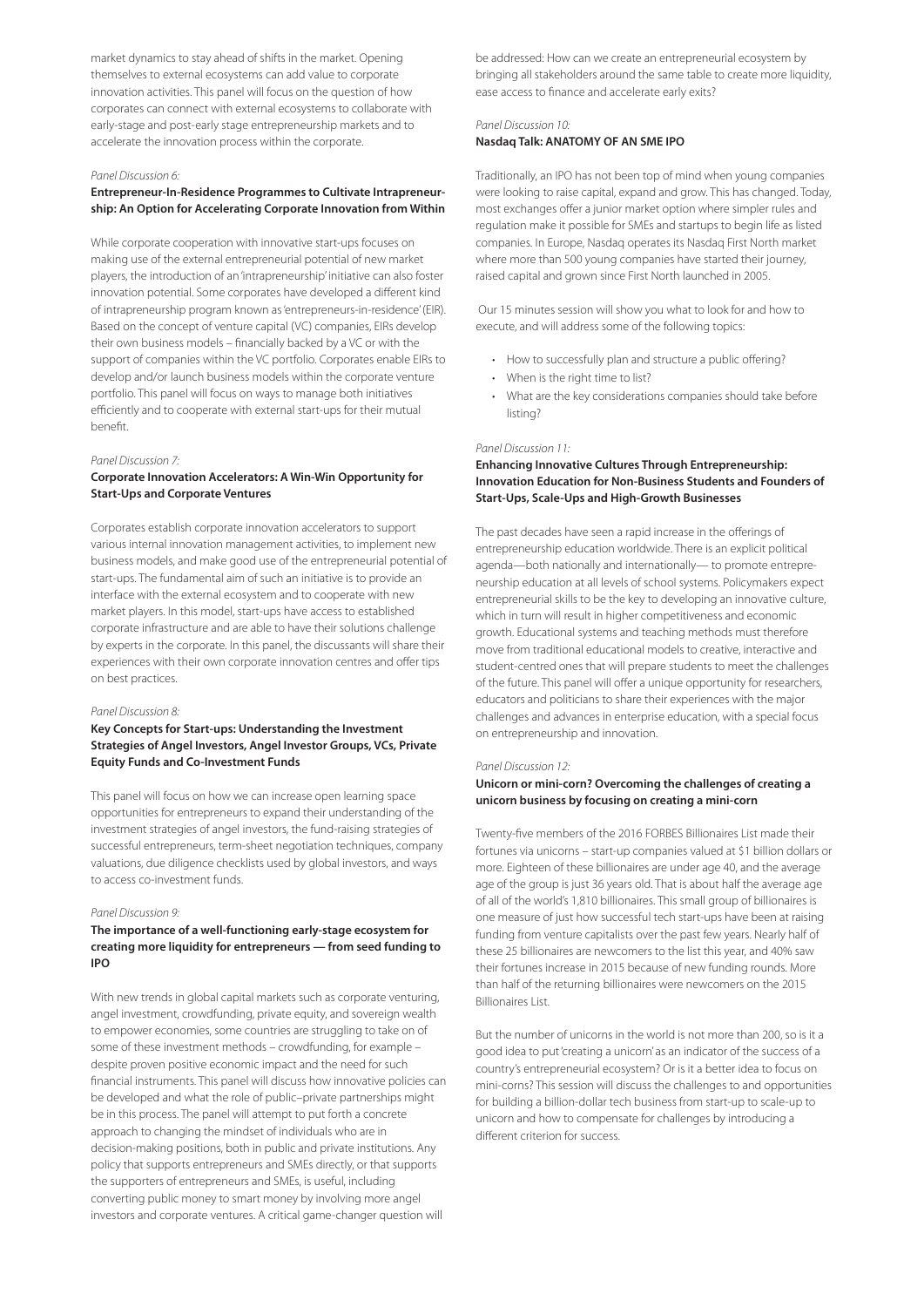#### Panel Discussion 13:

## **Increasing the Financial Inclusion of Migrants Through Innovation and Entrepreneurship**

Migrants and hosting countries alike will benefit from increased financial inclusion of migrants. Migrants are keen risk-takers with a unique mindset who are able to empower economies in the pursuit of their dreams. As a natural outcome of increasing their financial inclusion, they will be more engaged with local economies, which in turn will mean more jobs, more social justice and increased revenue for governments. Migrants from Turkey in Germany are a good example. Migration to Germany started in the 1970s, and in the late 1990s, 50,000 Turkish migrant entrepreneurs had created 185,000 new jobs in Germany. The total amount of revenue generated by Turkish entrepreneurs in Germany is around 10 billion EUR. This panel discussion will focus on the question of how world economies can turn the ambitions of entrepreneurial migrants into a win-win scenario.

#### Panel Discussion 14:

## **Increasing the Role of Fintechs for Financial Inclusion: Creating an Innovation Ecosystem to Explore Innovations in Financial Technology for Democratizing Access to Finance Worldwide**

Financial inclusion and its role in economic development was highlighted at the G20 meetings in 2017 and again in 2018. Small and medium-sized enterprises have been shown to account for the creation of significant numbers of new jobs, but an estimated 2 billion people around the world lack access to an account for even the most basic financial transactions, such as making deposits and receiving payments. The world clearly needs an innovative way to democratize finance, and we maintain that fintech can help expand access to finance and equalise opportunities. This panel will focus on ways to create an innovation ecosystem that will democratize access to finance globally.

#### Panel Discussion 15:

## **Scaling-Up: The Challenge of Fintech Start-Ups**

Fintech companies founded in the last decade offer new products and innovative ideas that may lead to their eventually replacing banks. On paper, they seem better, faster, and more efficient. However, scaling up their initial success remains a significant challenge. Globally, there are over 2,000 fintech start-ups, but only a few have managed to expand their business. They struggle to achieve the so-called tipping point. This panel will focus on the question of how companies can gain market share thanks to fintechs and will address the issue of whether there is a formula that will help overcome the scale-up challenges fintech start-ups face.

#### Panel Discussion 16:

## **Finding the Best Model for Fintech–Startup Collaboration: Matching the Strategic Vision and Business Goals of Wealth Management Firms and Banks**

In a recent global fintech survey by PwC, the asset and wealth management industry was ranked as the third most likely industry to experience the disruptive impact of start-ups. Futhermore, over half (60%) of asset and wealth managers surveyed believed that at least part of their business is at risk to fintech startups. Clearly, traditional industry players need to explore start-up collaboration as a way to stay relevant, transform offerings, and continuously connect with clients. The collaboration models currently available include the detached model, the overlapping model, and the embedded model. The key to success in fintech collaboration lies in selecting the right model and taking into account critical cultural sensitivities. This panel will focus on ways to select the best fintech–startup collaboration model that fits the strategic vision and business goals of the wealth management firms and banks.

## Panel Discussion 17:

#### **Cashless Economies: Global Perspectives and Future Trends**

Digital payments are dominated by debit or credit cards in many European countries, but in other countries (China, for example), consumers have jumped directly from cash to mobile. More than 70% of Chinese internet users say carrying cash is no longer necessary—payments are made via Alipay or WeChat. Few non-Chinese realise how fast and advanced the development actually is in China's new payment methods and mobile financial services. By contrast, numerous countries are waiting for their 'uber moment' to unlock the potential of fintech and wealthtech for a cashless economy. For example, in Turkey, with the world's 18th largest economy, there are only a few fintech firms. A recent mobile banking survey shows that 34% of individuals in Europe would readily go cashless if given a choice. This panel will focus on how the innovation ecosystem in local economies can come together to create a favourable environment for accelerating the adoption of mobile banking and digital payments and thus make the transition to a cashless economy. The discussants will share their views on the future of cashless economies and best practices from their respective countries.

#### Panel Discussion 18:

## **Mobilizing Private and Public Capital in Innovative Ways for the Social Good**

Now is the time to focus on developing new ways to finance social investments. The World Business Angels Investment Forum brings together angel investors, corporate venture executives, fund managers, stock exchange executives and public institutions at WBAF 2019 to discuss the increasing need for innovative and effective approaches to solving social and environmental issues. This panel will focus on new ways of cooperation between governments, NGOs, corporates, and private investors that combine the forces of entrepreneurship, innovation, and capital to improve peoples' lives. Such cooperation leads to increased awareness and can expand the investor base, which in turn fosters more inclusion and more sustainable societies as they develop action plans for impact investment.

## Panel Discussion 19: **Empowering Women Financially: The Why and the How**

Women are the future of the world's economies. They control more than \$20 trillion in annual consumer spending, a figure that is expected to rise to \$28 trillion by the end of 2019. By 2019, women will control 75% of discretionary spending worldwide. The proportion of working women carrying the primary financial responsibility in their families rose from 23% in 1996 to 33% in 2013. Consequently, there has never been a more opportune time for women to get serious about understanding their finances and for the industry to start serving them better. This panel will focus on ways to empower women financially.

#### Panel Discussion 20:

#### **How Can We Help Women Take Action Through Innovation?**

Financial literacy is important, but it is only one part of a much larger picture. Effectively empowering women and helping them take action will have a direct impact on their financial independence and a positive influence on their lives. We first need to consider the gap in financial advice and recognise that innovation is imperative for bridging this gap. This panel will focus on the question of how financial institutions can meet the demands of women in such a way that solutions will be cheap, relevant, and accessible.

#### Panel Discussion 21:

## **Developing a Collaboration Model for Impact Investors and Fintech Start-Ups to Create More Social Good for the Unbanked**

Financial technologies can address a wide array of socio-economic problems, including gender inequality to slavery. The roots of such problems in developing countries lie in poverty and low education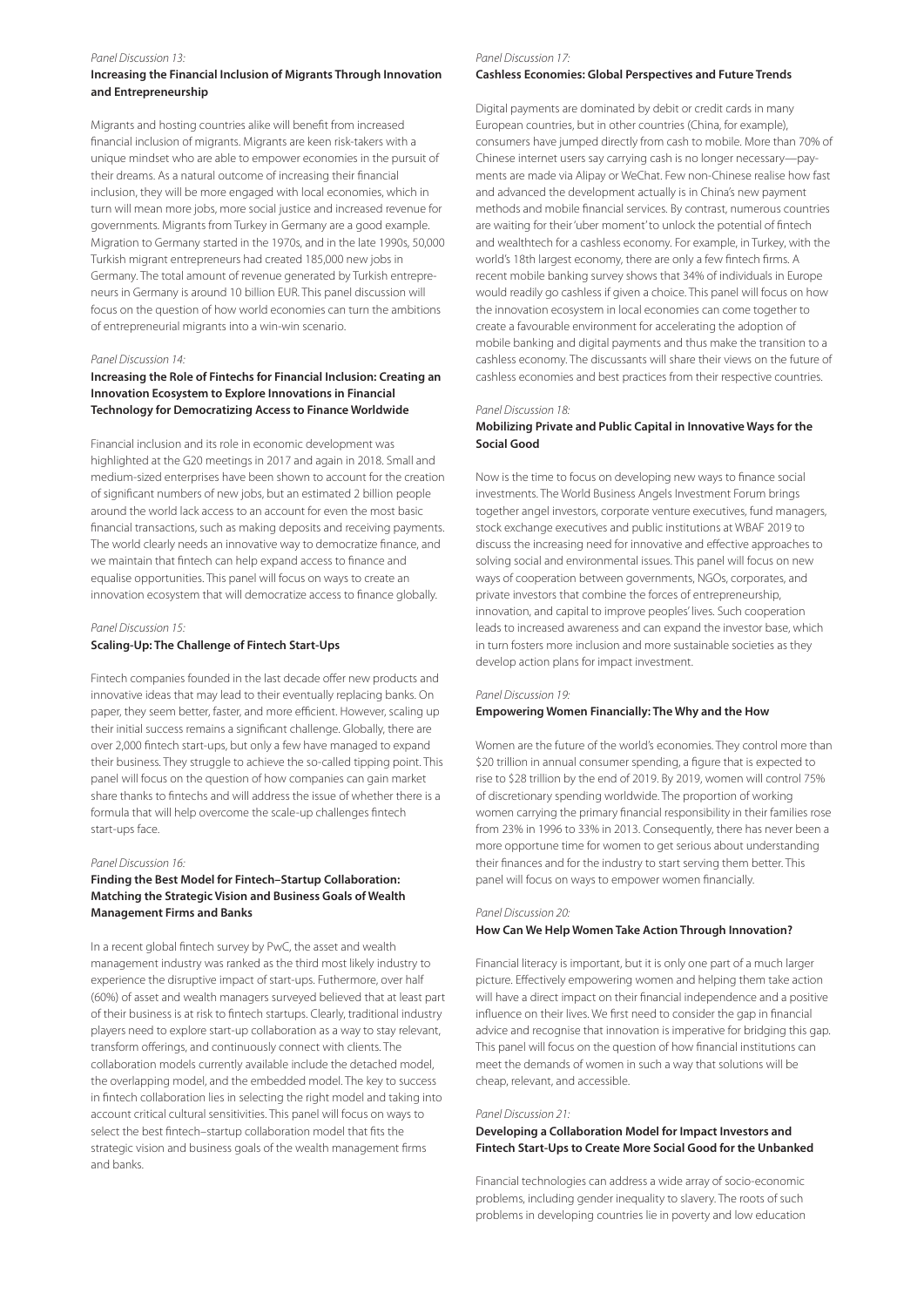levels. The best way to lower cultural barriers and resist traditionalism seems to be globalization, which brings with it access to education, healthcare and financial inclusion. Globalization, however, sometimes has unintended consequences. In developing regions, globalization has created an ecosystem where citizens are often forced to work in harsh and unhealthy work environments for very low wages. Fortunately, the tide is gradually turning, with the rise of the notion of 'impact investment' and with the general trend of commercial enterprises that work not only to turn a profit, but to do so in a humane manner. 'Fintech for social good' denotes the use of emerging fintech solutions that will enable greater access to basic human amenities for their populations. This panel will focus on ways impact investors can collaborate with fintech start-ups and scale-ups for the social good and how they can develop solutions for the unbanked segment of the world's economy – around 2 billion people.

## Panel Discussion 22:

## **Responsible finance and impact Investment: The future of smart finance for social entrepreneurs**

There is an increasing trend in capital markets to use responsible finance to search for – and fund – solutions to many of the pressing social or environmental issues of our time. Corporate ventures also intend to invest up to 10 percent of their private equity investments with private equity fund managers whose investment strategies they expect to generate positive social and environmental outcomes, and who are willing to report on non-financial impact metrics. This trend is important for shaping the future of smart finance in capital markets. This session will be essentially a think-tank session for the future of responsible smart finance in impact investments.

### Panel Discussion 23:

#### **Women leading the way in impact investing**

More high net worth women have engaged in impact investing, inspired others, influenced advisors, and served as champions of change to accelerate the development of an inclusive and vibrant impact investing ecosystem. As a result, there is in an expansion of sustainable capital to address the most pressing social and environmental issues worldwide. This session will discuss how global capital markets can include more women in the impact investing ecosystem and what the benefits from the network of women investors are. Panellists will discuss the growing influence of women (those who earn as well as those who inherit) over the world's wealth as investors as well as influencers in the financial, philanthropic and corporate sectors.

#### WBAF Business School

## **EIF Masterclass: How to structure a co-investment fund to attract finance from the EIF European Investment Fund**

#### empowered by case study

by Cyril Gouiffès, Impact Investment Manager @ European Investment Fund, Luxembourg

The Global Impact Investing Network (GIIN) estimates a market of US\$114 billion in impact investing assets, US\$22.1 billion of which was committed in 2016. The expected growth in commitment in 2017 is 25.9%. The supply of impact capital is expected to rise, but so far, impact investment's share in global financial markets is estimated to be only around 0.2% of global wealth. If this share rises to 2%, it could mean over US\$2 trillion invested in impact-driven assets. Some 1,500 asset managers, with combined assets of over US\$62 trillion, have signed on for the six United Nations Principles for Responsible Investment, while the larger definition of sustainable investment encompasses an estimated total of US\$21.4 trillion.

The European Investment Fund (EIF) is going to deliver a special masterclass on how investors can develop co-investment funds to attract European Investment Fund (EIF) finance. The masterclass will be given by Cyril Gouiffès, Impact Investment Manager at the European Investment Fund in Luxembourg. It will include a real case study from Croatia. At the end of the masterclass, Renata Brkic and her team will share their experience raising EIF finance for their social impact fund. Brkic raised €15 million for the social impact fund she and her team are launching in 2019. Brkic leads the Global Impact Investors Committee of the World Business Angels Investment Forum and chairs the Impact Investment Summit at the World Congress of Angel Investors.

EIF-managed financial products for social impact investing will be presented, specifically, (i) the Social Impact Accelerator (SIA) and (ii) EFSI social impact instruments:

(i) SIA is a vintage 2013 social impact fund-of-funds of EUR 243m with 11 investments in its portfolio to date.

(ii) EFSI social impact instruments are part of the European Union growth plan to foster social innovation in the EU by financially supporting social SMEs through accelerators and incubators, social impact bond schemes and co-investments with business angels.

### WBAF Business School

## **BIC Masterclass:: New Methodologies to Pick Winners When Angel Investing in Blockchain Powered Projects**

empowered by case study

by Brad Bulent Yasar, Founder of the Blockchain Consortium, USA

This masterclass is designed to share best practices in early-stage investing in startups in the blockchain and cryptocurrencies. Masterclass will cover best practices on conducting due diligence on the business model, legal issues, founders, technology and growth strategies of blockchain projects to reduce investment risks. The masterclass will allow participants to become more confident with doing an initial assessment of blockchain projects and better understand the red flags to watch for.

#### WBAF Business School

## **Workshop 1: Making big returns investing in small businesses: An entrepreneurial approach to investing**

by Callum Laing, partner in Unity Group Private Equity

Investors complain there are not enough good deals. Entrepreneurs complain that there is not enough money. The current investment structures are keeping the two parties apart. 50% of the Worlds GDP comes from small to medium enterprises, yet most of it is off limits to sophisticated investors. Learn how adopting an entrepreneurial approach with a fixation on liquidity can allow all investors to make big returns investing in small business.

#### WBAF Business School

## **Workshop 2: Combining the best of angel investing and venture capital**

by Ian Sosso, Founder of Monte Carlo Capital, EBAN Board Member

According to the latest EBAN figures, the average investment for an angel investor in a single business in 2017 was EUR 25,000, and EUR 182,000 for an angel network. At the same time, venture capital investment starts with significantly larger numbers. Businesses looking to raise \$500K to \$2M often struggle. It's the valley of death.

Ian explains how, by leading investment rounds from \$500K to \$2M, and increasingly leading follow-ons, whilst bringing a global ecosystem of advisors and relationships usually available only at large VCs, an angel investor can combine the best of what angel investors and venture capital can offer.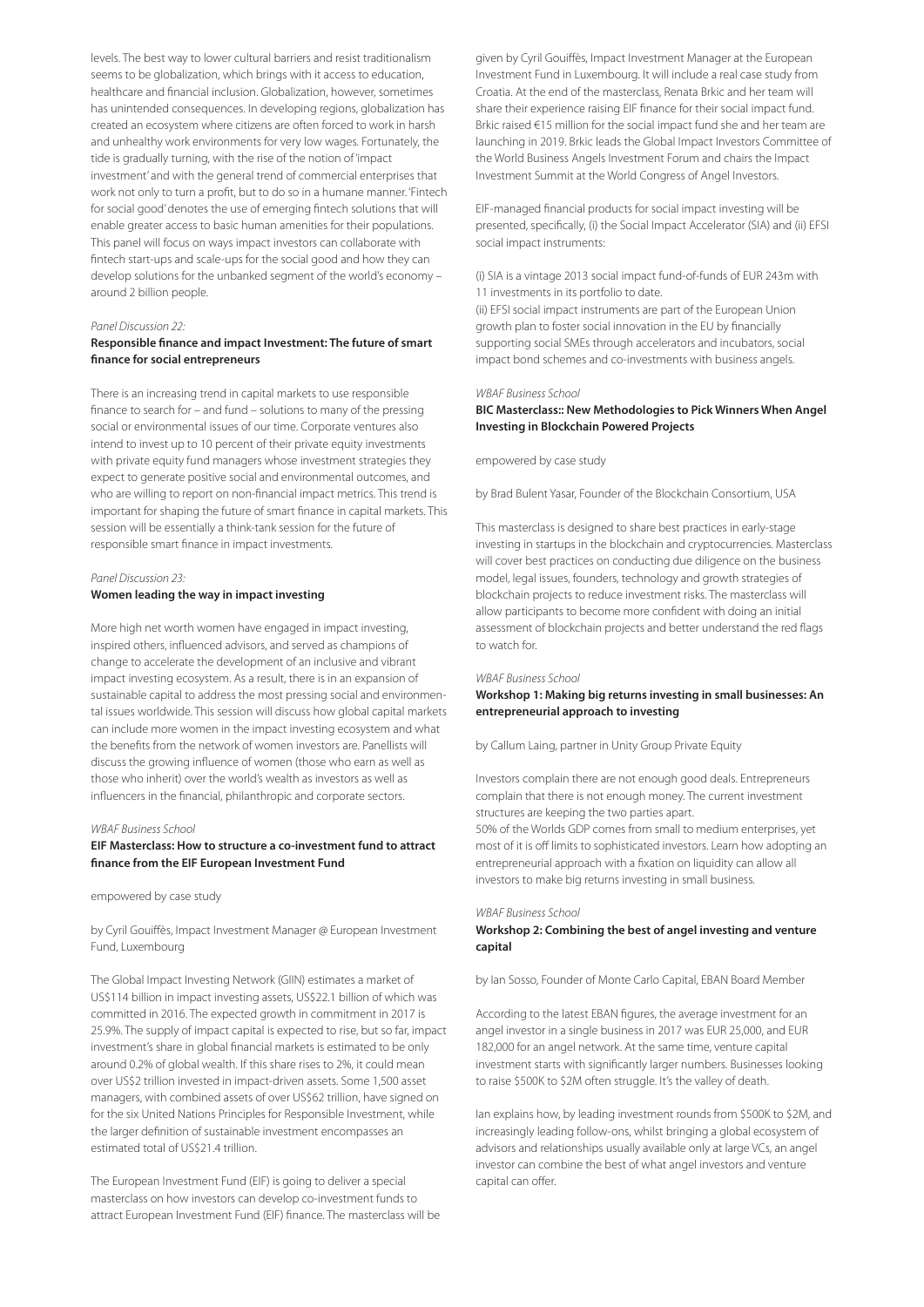## WBAF Business School

**Workshop 3: Growth and excellence from startup to scaleup to exit: How to maximise your people investments on your entrepreneurial journey**

by Wayne Clarke, Founding Partner, The Global Growth Institute, UK

There's a lot of information (and misinformation) about world-class people engagement, from governments to tech start-ups, leaders talk about the operational and strategic advantages for companies who seek to better engage their people. The benefits, from improvements in productivity to quality to safety to profitability are clear. How to achieve these benefits is also clear. However, we know that many organisations struggle to realise and sustain these benefits.

We know that the quality of management and leadership is the key 'input' to achieve these 'outputs', as is a sustained and rigorous focus on positively impacting the 'experience' of being at work, day to day, for our people. None of the factors that propel companies to the top of 'best employer' lists are rocket science. It's always the culmination of small practical changes in the way that leaders, managers and everyone interacts with each other, it's the result of people 'feeling' more cared for, valued, listened to etc., and it's the result of the key functions of the business that enable every team to be at their best.

In this workshop, Wayne will look at three key areas: what startups and scaleups are getting right, what managers are getting right and what we need to get right, as leaders and investors, to realise these important operational and strategic benefits for our organisations.

#### WBAF Business School

**Workshop 4: How to steal like Steve Jobs - Learn to create the next unicorn - Learn how to think like a great artist, inventor, creator and innovator.**

by Patrick Kedziora, WBAF High Commissioner – France

This workshop will show you how the great artists, scientists, musicians, movie makers, innovators and business creators all have one thing in common – THEY STEAL! You'll learn how others create, how to develop your own creative mindset, how to learn from others and how to create like the best. You'll learn the tools you need to start thinking like Picasso and Steve Jobs. Creating and innovating isn't just for geniuses – it's something that can be learned. And, once you've learned how to 'Steal like Steve Jobs', you'll be on your way to creating something spectacular. Even if you don't create the next unicorn, you'll learn how to come up with winning products, services and designs that give you a competitive edge.

Whether you're an investor, a corporate innovator or an entrepreneur, this master-class will teach you something that you can use every day.

#### WBAF Business School

## **Workshop 5: 7 steps to scale your start-up. How to invest early and add value to smart teams to get great returns**

by Michael O'Connor, CEO CorkBIC, Ireland, EBAN Board Member and founder of the International Security Accelerator & Fund

An interactive session for (1) Start-ups through Series A/B, (2) angel investors to evaluate and select scalability and (3) corporate partners seeking to work with and support great scale-ups

Great teams are built with a shared vision and an ability to execute it. Testing the team is the primary go/no-go decision for any investor or partner. How to do this will be explored in the workshop. There is a close linkage between the mindsets of great sporting teams and great start-up and scaling teams. Scaling is little understood and is often mixed up with the start-up process. Team selection by psychological methods and a focus on key step(s) are critical for scaling. This forces

team restructuring, role definition and sometimes early failure to create pivots. Customer and channel commitment via partnerships and leveraging data will be explored alongside RoT (return on time) and lifetime gross margin by customer, channel, product and R&D phases. Investors can, by early application of these techniques, identify great investments via funds, accelerators and business angel syndicates. Corporations can, through partnering and proof of concept or pilot funding, get a first look at new technology or disruptive products or processes.

#### WBAF Business School

## **Workshop 6: Converting yourself to an angel investor: What should you know to be a qualified angel investor**

by Marcel Dridje, President Sophia Business Angels France, EBAN Board Member

For anyone new to angel investing, this is an invaluable workshop that covers the most important topics of investing as an angel and tips on how to avoid the many pitfalls new angel investors often encounter. Marcel Dridje will outline of basic milestones of becoming a qualified angel investor. In this workshop, you will have an idea of what skills you should develop to be a startup-friendly angel investor.

This workshop is for corporate executives that manage innovation and corporate ventures, early-stage capital fund managers, M&A and business development executives, family office investment managers, entrepreneurs who are raising capital or planning exit strategies, successful entrepreneurs interested in becoming an investor or advisor, members of boards of directors, policymakers wishing to encourage the creation of clusters of innovation in their region, and service providers: attorneys, accountants, and consultants.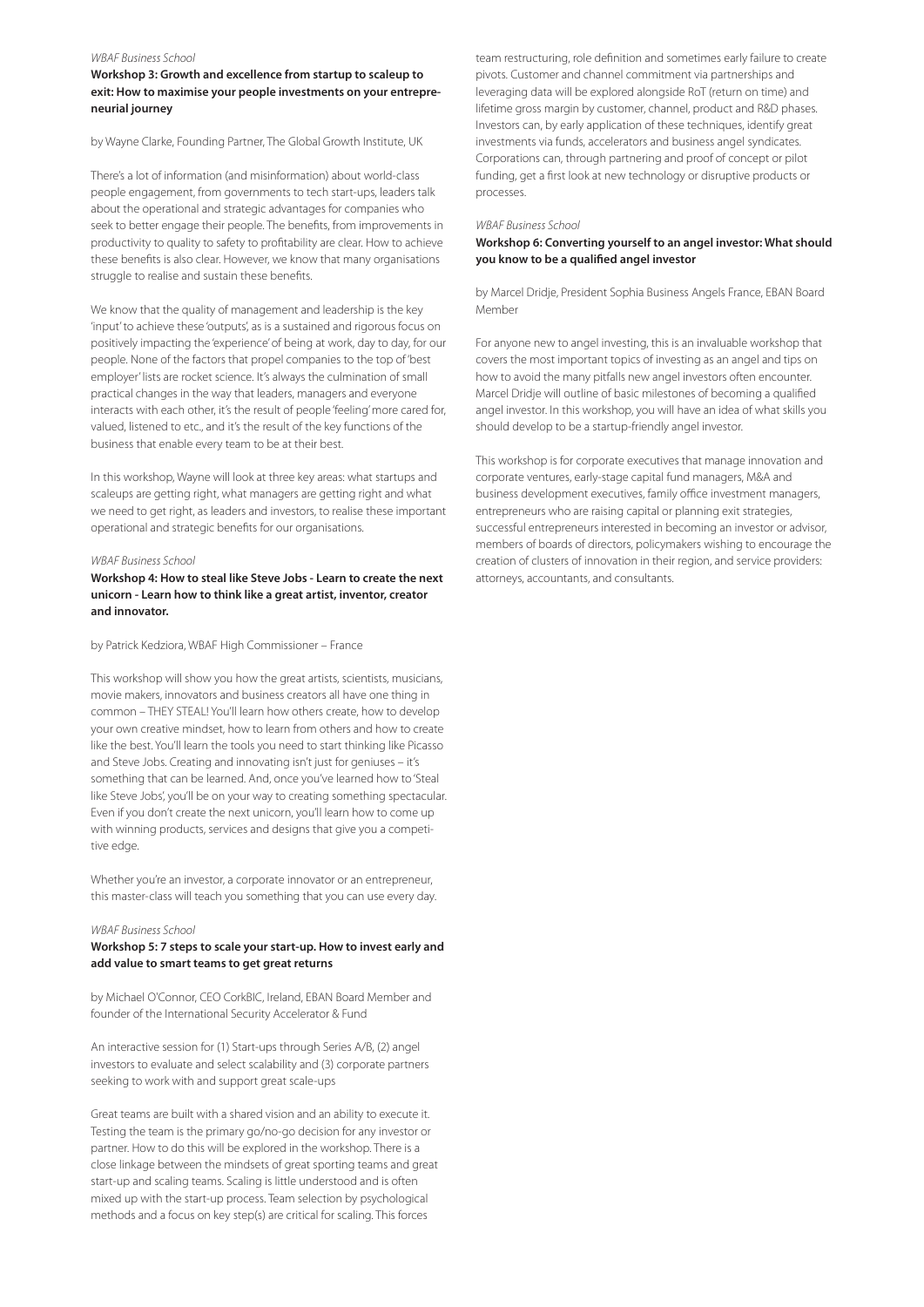## **World Congess 2018**

**Global Action Plans of Global Leaders: Unlocking the potential for innovating and developing global partnerships for economic development and for achieving the sustainable development goals of the United Nations**

On 25 September 2015, the United Nations General Assembly adopted the 2030 Agenda for Sustainable Development, along with a new set of development goals that are collectively called the Sustainable Development Goals (SDGs). The Agenda is a culmination of many years of negotiation and was endorsed by all 193 member-nations of the UN General Assembly, both developed and developing – and applies to all countries. Then-UN Secretary General Ban Ki-Moon noted that ''the new agenda is a promise by leaders to all people everywhere. It is an agenda for people, to end poverty in all of its forms – an agenda for the planet, our common home." In this session, you will hear about the 2018 action plans of global leaders of early and post-early stage equity markets in response to the United Nation's Sustainable Development Goals.

#### Panel Discussion 1:

## **New Rules of Wealth Management: Including more angel-backed investments and private equity in a diversified family office portfolio**

Any family making use of wealth management services has a twofold responsibility: to understand where their money is going and to understand their relationship to it. Unfortunately, until now, inclusion of early stage investments in the portfolios managed by family offices and wealth management executives were very close to none. So it is now time to start a dialogue between wealth management executives and players of early stage equity market such as angel investors, accelerators, private equity and crowdfunding platforms. This panel aims to develop a dialogue on including early stage investments in wealth management portfolios. How can we develop a start-up portfolio to attract more family offices to invest? How can we help families develop a good understanding of start-up and scale-up investments? How can we mitigate the risks of early stage equities to attract more wealth management in the ecosystem? This session will propose an innovative methodology to attract global wealth management for early and post-early stage equity markets.

#### Panel Discussion 2:

## **The rise of the Secondary Market: Global Challenges and opportunities in regulated and un-regulated secondary markets, easing access to finance for start-ups, scale-ups, high-growth businesses and SMEs**

World capital markets meet with an unstoppable rise of secondary markets. Since reaching liquidity is so expensive and time consuming via IPOs, alternative ways to replace IPO liquidity are increasing tremendously in developed countries. Most of the alternatives involve secondary markets and unregulated secondary markets. This panel will discuss the challenges and opportunities for investors when they encounter options at secondary market(s). How can regulators convert challenges to opportunities to empower the world economy? What will be the trend in secondary markets in the upcoming years? How can securities and stock exchange authorities and unregulated market players sit around the same table to discover innovative financial instruments to ease access to smart finance?

#### Panel Discussion 3:

## **New Roles for Development Banks: Leading co-investments and financing high-growth businesses to empower the early and post-early stage investment market**

Private banks and private investors are unwilling to risk their capital for long-term investments in sustainability for fear that those investments are neither economically nor financially viable. A global framework is therefore being prepared to better incentivise sustainable private

investment and public-private partnerships. At the July 2015United Nations International Conference on Financing for Development in Addis Ababa, a comprehensive policy framework was adopted which underscored the potential role that development banks could play in achieving sustainability. This panel will attempt to discover ways to include angel investors, accelerators, innovation centres, incubation centres and crowdfunding platforms in developing a new role for development banks. How can partnerships be developed between angel investors and development banks to fuel innovation? How can development banks lead/create co-investment funds to support the start-up ecosystem? How can development banks take more active role in developing partnerships between private and public institutions to invest in SMEs?

#### Panel Discussion 4:

## **Angel Investment as a New Investment Instrument for Islamic Finance**

By the end of 2018, Islamic finance assets will reach \$2.7 trillion, which is 2% of global finance assets. Islamic banks, in addition to local and international players of capital markets, are set to benefit from this growth sector. But when you examine Islamic investment assets and portfolios, early stage investments are almost non-existent. Angel investment, on the other hand, is booming globally and is expected to reach a \$50 billion market size by 2020. What is interesting is that angel investment is 100% compatible with Islamic investment principles and, perhaps surprisingly, the Islamic finance ecosystem is not yet familiar with angel investment., How can we create an awareness of angel investment in Islamic finance ecosystem? How can we develop co-investment funds between Islamic finance instruments and angel investors? How can we change the mindset of investors in Islamic countries to move from investing in real estate to investing in start-ups?

#### Panel Discussion 5:

## **The G20 Agenda on Angel Investment and Early Stage Investment Markets: Converting public finance to smart finance in cooperation with angel investors**

Promoting innovation and sustainable industrialisation requires easy access to finance and financial services that facilitate investment. The IFC estimates there are more than 360 million to 440 million formal and informal micro, medium, and small enterprises (MESMEs) worldwide. According to the World Bank Enterprise Surveys, many of these firms cite limited access to finance as one of their main constraints to growth. However, for the first time ever, proposals approved by G20 leaders last July in Hamburg included a reference to the importance of angel investment as an innovative source of finance to fuel innovation and the entrepreneurship ecosystem. This panel session will build on the G20 framework to try to ease access to finance globally. How can G20 countries include more public money to early stage investment markets? What would be the best pathway to connect know-how, mentorship, and the network of angel investors with G20 economies to support financial freedom for start-ups, scale-ups and high-growth businesses? How can we convert the G20's public finance to smart finance in co-operation with angel investors?

#### Panel Discussion 6:

## **Regional Focus: The V4 Early Stage Investment Market and Connecting the International Visegrad Fund with Global Capital Markets**

From July 2017 to June 2018, Hungary will be holding the rotating presidency of the Visegrad Group for the fifth time. The theme, V4 Connects, reflects the significant positive impact of the Visegrad Cooperation in connecting the four countries (Hungary, Slovakia, the Czech Republic, Poland) in terms of politics, economy and culture, while also focusing on tasks related to connectivity: improving energy and transport links in broader region, and working on a well-connected, innovative region ready for the digital age. Equally important is the V4 presidency's commitment to further improving dialogue, trust and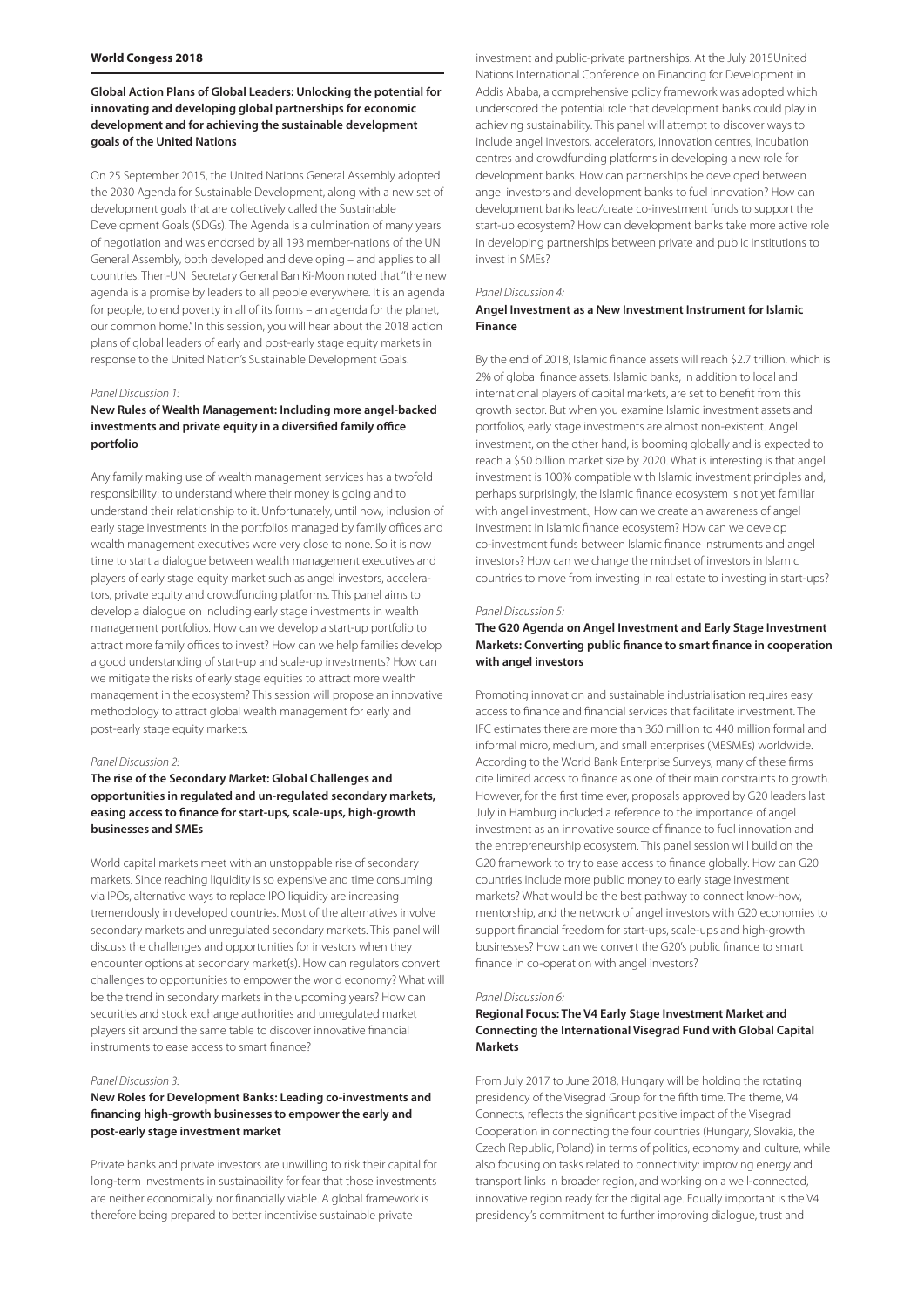cooperation between the V4 and other partners, both within the EU and globally. The presidency supports the successful functioning of the International Visegrad Fund, the V4's common institution working for strengthening the relations in the V4 region. The presidency will initiate the renewal of the Fund's mobility scholarship schemes, including providing opportunities for researchers and start-ups. This session will give insights from V4 countries about the start-up and scale-up ecosystem in their respective countries. Panellists will discuss possible ways of creating co-investment funds with global investors to empower the V4 and EU entrepreneurial ecosystem, and ways in which the V4 Fund can be connected with global capital markets.

#### Panel Discussion 7:

## **The role of corporates in supporting angel-backed businesses to achieve global growth: Working with corporates to boost start-ups' potential and to accelerate globalisation of companies.**

This panel discussion will describe a new roadmap that will leverage early stage investment markets by positioning corporate ventures as a bridge between angel investors and VCs. The panel will discuss the benefits of increased involvement of corporate ventures in early stage investment markets, where start-ups, scale-ups, high-growth businesses and SMEs will find early exit opportunities within their own market. Other challenging questions to be discussed: Which are the better bridges to IPO: corporate ventures or VCs? What should start-ups backed by angel investors expect from corporate ventures and vice versa? Are VCs more open to angel investors backed by corporate ventures, or to corporate ventures backed by angel investors? Where should start-ups position themselves on this road map?

#### Panel Discussion 8:

## **Crowdfunding rules for global entrepreneurs: how to use crowdfunding to secure finance and convince angel investors**

Until very recently, anyone running a private company in the UK would have automatically turned to private equity or venture capital when looking for their first slice of equity capital. But recently published research suggests this conventional route to fund-raising no longer offers the greatest prospects of success; online crowdfunding platforms are now more likely to provide the financing such companies are looking for. Given that these two businesses didn't even exist six years ago (Crowd cube launched in 2011 while Seedrs came along in 2012), that is remarkable. Between them, the two platforms funded more than 250 companies last year, with 45,000 investments from users in these companies' equity. That maturation is set to continue, argue platform bosses, with institutional money now entering the equity crowdfunding marketplace for the first time, facilitating larger fund-raisings. "2017 will be the year in which institutional capital begins to play a meaningful role in equity crowdfunding," says Jeff Lynn, the CEO of Seedrs. "We are now beginning to see the first exits from investments made at the beginning of the equity crowdfunding era… where we are today is roughly where peer-to-peer lending was when institutional investors first entered that space." This session will discuss how start-ups and scale-ups can benefit more from the increasing efficiency of crowdfunding platforms and how start-ups can use crowdfunding platforms to convince potential angel investors to invest in their businesses. It will also outline the rules for securing more finance in a shorter period of time on crowdfunding platforms.

#### Panel Discussion 9:

## **Growing a billion-dollar global tech business: Steps from start-up to scale-up to unicorn**

Twenty-five members of the 2016 FORBES Billionaires List made their fortunes via unicorns – start-up companies valued at \$1 billion dollars or more. Eighteen of these billionaires are under age 40, and the average age of the group is just 36 years old. That is about half the average age of all of the world's 1,810 billionaires. This small group of billionaires is

one measure of just how successful tech start-ups have been at raising funding from venture capitalists over the past few years. Nearly half of these 25 billionaires are newcomers to the list this year, and 40% saw their fortunes increase in 2015 because of new funding rounds. More than half of the returning billionaires were newcomers on the 2015 Billionaires List.This session will attempt discuss the challenges and opportunities for building a billion-dollar tech business from start-up to scale-up to unicorn.

#### Panel Discussion 10:

## **The Altuntas Start-up Compass Theory: An entrepreneurial road map to success from start-up to scale-up to exit**

Many universities have developed their business curriculum and the teaching of entrepreneurship to align with the Start-up Compass Theory, which proposes nine steps an entrepreneur has to consider: from wannapreneurship to innovation, on to entrepreneurship and marketing and sales, and then to branding to institutionalisation and franchising, before finally progressing to leadership and angel investment. While the inclusion of this approach in educational programmes and workshops attests to its success, it has only recently been evaluated and scientifically validated by a research team of the London City College of Sheffield University. This session will be moderated by the head of the research team, Prof Panayiotis H. Ketikidis.

#### Panel Discussion 11:

## **What is the importance of a good working entrepreneurial ecosystem for creating more liquidity for start-ups, easing access to finance for scale-ups, easing access to skills for angel investors and securing early exits for high-growth businesses?**

With new trends developing in global capital markets such as corporate venturing, angel investment, crowdfunding, private equity, and sovereign wealth to empower economies, some countries are struggling to take on of some of these investment methods – crowdfunding, for example – despite proven positive economic impact and the need for such a financial instrument. This panel will discuss how innovative policies can be developed and what the role of public–private partnerships might be in this process. The panel will attempt to put forth a concrete approach to changing the mindset of individuals who are in decision-making positions, both in public and private institutions. Any policy that supports entrepreneurs and SMEs directly, or that supports the supporters of entrepreneurs and SMEs, is useful, including converting public money to smart money by involving more angel investors and corporate ventures. A critical game-changer question will be addressed: How can we create an entrepreneurial ecosystem by bringing all stakeholders around the same table to create more liquidity, ease access to finance and accelerate early exits?

#### Panel Discussion 12:

## **The CEO debate: How relevant is a CEO background in starting a business?**

Starting a new business and managing a business require different skills. CEOs of multi-million-dollar companies have excellent experience in managing businesses. But what is the relevance of their management skills when it is time to invest in a start-up? How can they benefit from their CEO background to make the right decisions when investing in start-ups? How can they unlock the power of their networking to accelerate the start-up businesses they invest in? In this session, CEOs will attempt to define the pros and cons of their professional background for early stage investment markets.

#### Panel Discussion 13:

#### **Challenges and opportunities of turning CEOs into angel investors**

CEOs are human power with a good collection of management skills and a wide network. Entrepreneurs too are human power, but their strengths are in creative thinking and an independent working style. The two different mindsets will come together with a common goal: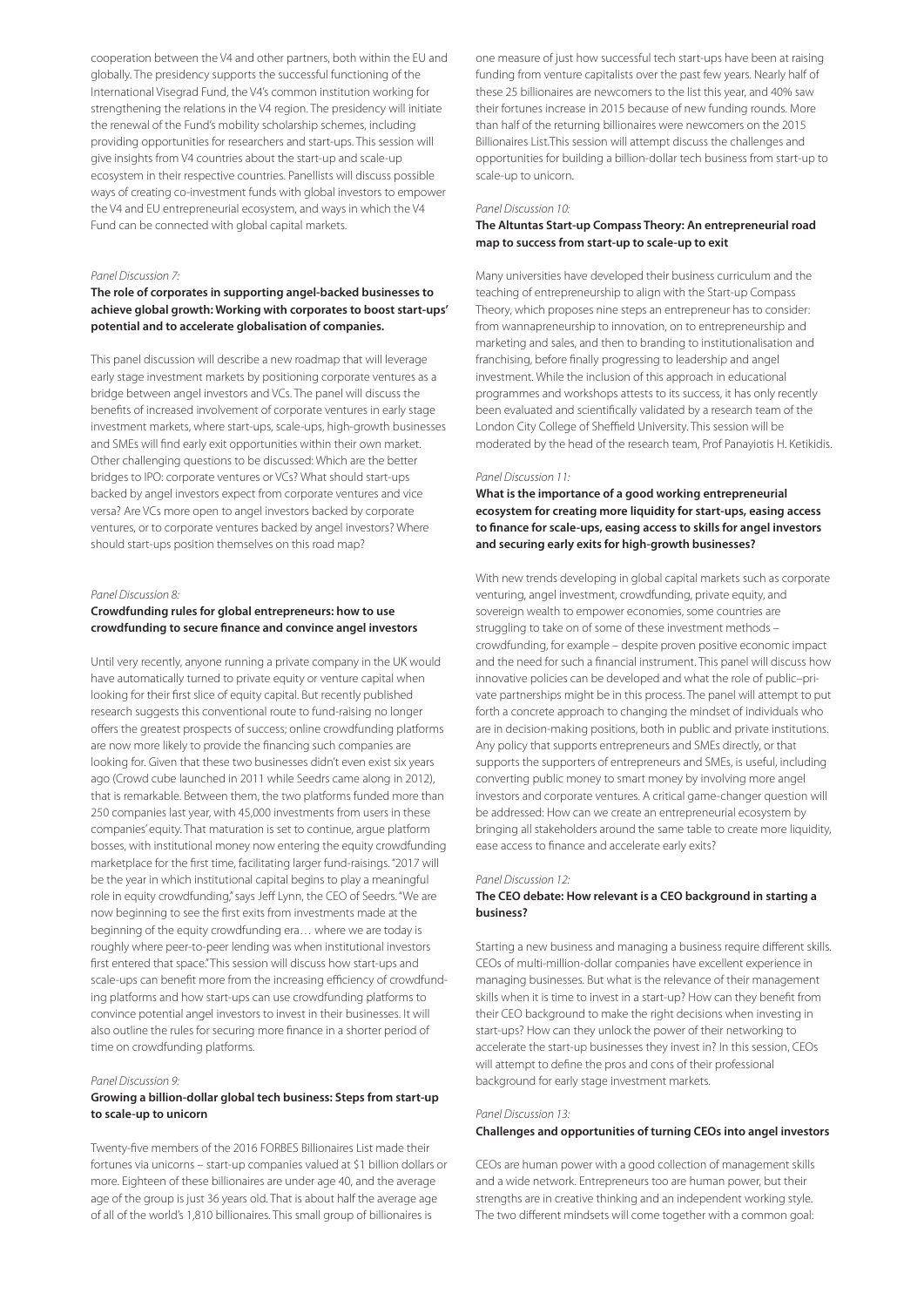scaling a business and creating a global success story. Assuming that most start-ups have no management background, what obstacles are waiting for CEOs? How can you create a common language with a start-up? What should you expect from entrepreneurs once you have invested in their business? What opportunities present themselves when you invest in a start-up as a former CEO? This session will discuss the challenges and opportunities waiting for CEOs-turned-investors. Given the importance of corporate venture capital (CVC) for scaling up new businesses, what sort of opportunities are there for former CEOs to help connect star-ups with CVC?

#### Panel Discussion 14:

## **How can CEOs benefit from changing public policy? Supporting the supporters of entrepreneurs vs supporting entrepreneurs directly**

It is rewarding to see that governments around the world have understood the importance of angel investment for boosting their economies. During the Presidential Summit on Entrepreneurship in 2010, then-President Obama's response to concerns raised by WBAF about making available public grants for entrepreneurs was promising. Many governments, particularly in Europe, offer generous tax incentives for angel investors. The UK and Turkey have already passed angel investment legislation to support such a system. A number of Middle East countries, particularly in the GCC, have discovered the angel investment system and are keen to pursue it because, among other key reasons, it is 100% compatible with Islamic investment principles. In fact, in May 2016, the Islamic Development Bank included angel investment on its list of recommendations for consideration at its annual conference in Jakarta that year. The public policy trend in the world today is about supporting 'supporters of entrepreneurs', instead of directly supporting entrepreneurs. Public policy wants to benefit from the know-how, the network, and the mentorship that angel investors can provide for its start-up citizens. In this session, in addition to hearing more about the global public policy trends in angel investment, you will hear about the official angel investor accreditation system in Turkey from the General Director of the Turkish Treasury. CEOs will discover how they can benefit from the tax incentives if they invest in start-ups in Turkey and how they can be eligible for accreditation as a Qualified Angel Investor by the government.

#### Panel Discussion 15:

## **The CEO perspective: Investing in the right team or invested by the right team?**

Angel investors often make the mistake of 'picking the jockey, not the horse' when making decisions about where to invest. The issue is more complex than a simple binary choice. Hear a panel of successful angels compare their strategies for evaluating ABC teams and making decisions. In this session, CEOs who have already become angel investors will address questions such as the following: When a CEO considers an angel investment, how important is the background and personality of the CEO? What processes do CEOs favour for learning about the founder and the key team members? What percentage of the typical diligence effort should you spend on getting to know and evaluating the team? What kind of third party validation of the team should you seek, if any? They will also relate personal experiences, such as when a key member turned out to be different from what diligence indicated, such as what processes they have used post-investment for managing particular issues and opportunities with the team, and what plans they have for trying new processes or methodologies for pre- or post-investment management of team evaluation or coaching.

#### Panel Discussion 16:

## **The critical role of CEOs in accelerating the growth of new businesses: Connecting start-ups with corporate ventures**

This panel discussion will discuss the critical role of CEOs in leveraging early-stage investment markets by positioning corporate ventures as a bridge between angel-backed investments and VCs/stock exchanges.

The panel will discuss the benefits of increased involvement of corporate ventures in early-stage investment markets, where start-ups, scale-ups, high-growth businesses and SMEs will find early exit opportunities within their own market. Other challenging questions to be discussed: Which are the better bridges to IPO — corporate ventures or VCs? What do angel investors expect from corporate ventures and vice versa? Are stock exchanges more open to angel investors that are backed by corporate ventures or to corporate ventures backed by angel investors? How can CEOs take a more active role in connecting start-ups with corporate ventures?

#### Panel Discussion 17:

## **The importance of global networking for early exits**

The biggest expectation of start-ups from their angel investors is to accelerate the exit process. But exits are the least understood aspect of investing and entrepreneurship. Very little has been written about exits; the emphasis is usually on starting, financing and growing technology companies. Most of the debates on exit strategies are directed towards business owners who want to retire. More recently, there have been a number of discussions and training sessions on exit transactions for venture capitalists. This is not surprising, considering that most venture capital (VC) agreements give the VCs full control to decide when and how all shareholders will benefit from an exit transaction. Exit opportunities have changed dramatically in the past few years, however. Today, it's more likely that a company will be sold without ever having an investment from a venture capitalist. Exits are also happening much earlier than before. Most exit transactions today are in the under \$30-million valuation range. These exits are often completed only two or three years after start-up. The goal of this session is to discuss the importance of global networking for achieving more successful, more frequent and more profitable exits. How can CEOs develop a global network that will accelerate the exits of the businesses they invest in? If a CEO has no global network, is it a better strategy to invest as an angel group member, instead of investing individually?

#### Panel Discussion 18:

## **Which is better for CEOs? Investing in start-ups or investing in scale-ups? Putting less with more risk or putting more with less risk?**

OECD statistics reveal that only 1.2% of start-ups are able to reach angel finance, and one in every ten scale-ups who has reached angel finance is able to create a success story. So, what could be take-home message from CEOs who are planning to make angel investment? Is it a better idea to focus only on start-ups with an opportunity of putting in less money with a lower success rate or is it a better idea to focus on scale-ups by putting a little bit more money with a higher potential success rate? Putting less with more risk or putting more with less risk? This session will also discuss how CEOs can mitigate risk in their first angel investments.

#### Panel Discussion 19:

## **What is the value of CEOs in early stage equity markets?**

Most angels see themselves as 'value-added investors', meaning that they derive as much personal satisfaction from helping a new business owner as they do from contributing capital to the venture. Many were previously successful business owners. Angels bring with them 'value added' benefits including prior industry experience, valuable knowledge about business itself, an ability to mentor, creative ideas, and contacts. Angels who are valued beyond their financial contribution are more likely to assist start-ups in ways never imagined.

#### Panel Discussion 20:

## **How to bring the CEO of a start-up and the CEO of a multi-million-dollar corporation to the same page**

Founding and growing an industry-transforming company is probably one of the hardest jobs anyone could ever do. There are no fixed rules in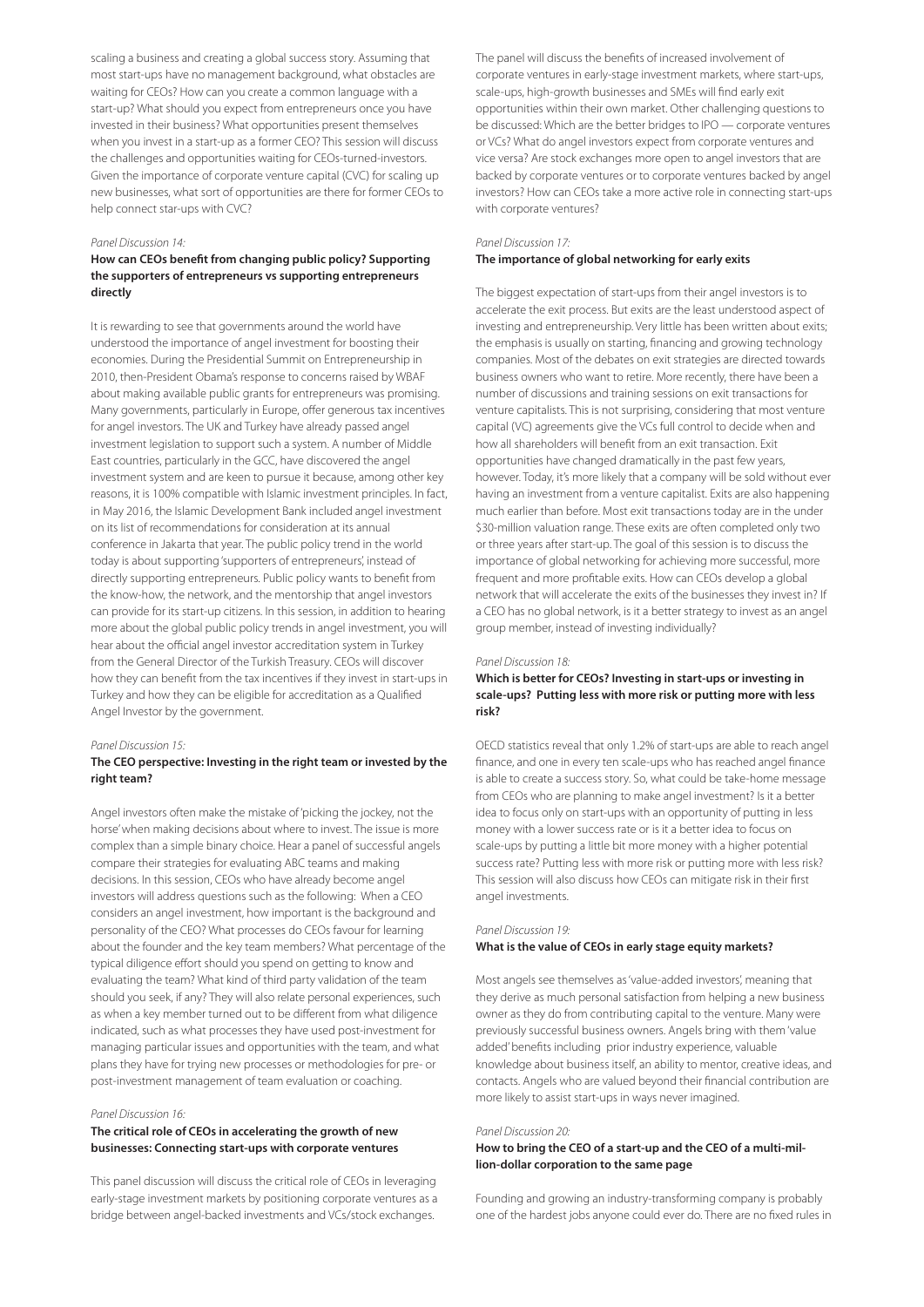start-ups. Their mentors always seem to give them conflicting advice, and the books and blogs are so full of useful tidbits that it is hard to know what to prioritise. Sometimes start-ups find themselves staring into space wondering if they are working on the right things. On the other hand, CEOs of multi-million-dollar corporates do have fixed rules, and they know what they have to do. What, therefore, are the pros and cons of these two different types of CEO joining forces? How can we facilitate a learning process between these two different types of CEO? This session will be a good platform to hear more about important lessons learned by CEOs who have invested in start-ups.

#### Panel Discussion 21:

## **Virgin investors: What should CEOs expect in their first angel investment?**

An experienced angel investor who was a CEO of a multi-million dollar corporate reported: 'It turns out to be easier than I expected, and also more interesting. The part I thought was hard, the mechanics of investing, really isn't. You give a start-up money and they give you stock. You'll probably get either preferred stock, which means stock with extra rights like getting your money back first in a sale, or convertible debt, which means (on paper) you're lending the company money, and the debt converts to stock at the next sufficiently big funding round. There are sometimes minor tactical advantages to using one or the other. The paperwork for convertible debt is simpler. But really it doesn't matter much which you use. Don't spend much time worrying about the details of deal terms, especially when you first start angel investing. That's not how you win at this game. When you hear people talking about a successful angel investor, they're not saying "He got a 4x liquidation preference." They're saying "He invested in Google." That's how you win: by investing in the right start-ups. That is so much more important than anything else that I worry I'm misleading you by even talking about other things.' In this panel discussion, you will hear the reaction to this position from a number CEOs .

#### Panel Discussion 22:

## **Insights from former CEOs: Navigating opportunities in your new life after you retire**

In their retirement, corporate CEOs have more time to mentor start-ups, scale-ups, high-growth businesses and SMEs. They come with a good financial package and a vast network that they have built over the years. The only thing they may lack is know-how: they need to learn about the principles of investing in start-ups and about founding a company from scratch. By the same token, SME entrepreneurs and founders of start-ups need support in the form of mentorship, know-know, networking, and finance to grow their businesses. In this session, you will hear more about the experiences of former CEOs who have invested in start-ups. How can CEOs prepare themselves to be qualified angel investors in their retirement? How can they go on empowering world economies by investing in start-up businesses? How can they learn to be a qualified angel investor by taking minimum risk?

## Panel Discussion 23:

## **Global perspectives: Challenges and opportunities in impact investment for supporting innovation in early stage equity markets**

There is an increasing realisation that, along with philanthropy and government aid, private enterprise can contribute to solving social and environmental problems. At the same time, growing numbers of investors are expressing a desire to "do good while doing well." These are impact investors, who seek opportunities for financial investments that produce significant social or environmental benefits. However, the rapid growth in the field of impact investing has raised issues such as how to assess impact as well as concerns about potentially unrealistic expectations that social impact and market-rate returns can be simultaneously achieved. This panel session will attempt to define the main challenges of impact investors in early stage investment markets and opportunities to address the challenges.

### Panel Discussion 24:

## **Regional focus: Financing innovation through impact investment in South East Europe**

The promise of impact investing investments made with the intention of generating measurable social or environmental outcomes alongside a financial return is appealing to governments and advocates around the world as they wrestle with complex challenges like economic inequality, climate change, natural resource loss and degradation, hunger, homelessness, and failing schools. For example, in the United States, the ability to attract and apply private capital to address these issues has led to, among other things, an increased focus on the role that public policy can play in incentivizing and shaping the ecosystem for impact investing. What about South East Europe? How do policymakers respond to increasing demands for impact investment? What are the opportunities and challenges in the impact investment ecosystem of South East Europe? In this session, important players of South East Europe's capital markets will share insights from the region.

#### Panel Discussion 25:

## **The increasing role of technology in impact investing and social entrepreneurship**

Today more than ever, we want to take a stand against the injustices we see around the world. Just as our consumption choices send signals to corporations about what is important to us in the things we buy, so do the choices we make concerning our finances. Luckily, an increase in demand fuelled by technological advances has led to more options than ever before. Many of us feel that we cannot be impact investors without having millions of dollars to invest, but most of us can activate the money we have to support the issues we care about. This session will start a dialogue on the intersection of technology and impact investing. Panellists will discuss the benefits of using technology and the importance of being connected to the on-the-ground impact. How does technology help make access to financial options available to more people? Are there downsides of removing the human connection to the businesses you invest in? Panellists will discuss what is currently available and what they see as the future trends in this space.

## Panel Discussion 26:

## **What does impact mean to different stakeholders? Corporate ventures, family offices, angel investors, private equities, crowdfunding platforms, stock exchanges**

Panellists from different segments of capital markets (corporate ventures, family offices, angel investors, private equities, crowdfunding platforms, stock exchanges) will discuss how they define impact investing, how it is different from philanthropic and charitable giving, how they set objectives, how it is incorporated into their investment decision-making process and the role that leadership plays in the implementation of an impact-focused strategy.

## Panel Discussion 27:

## **Building an investment portfolio that measures impact in every investment**

Impact investing aims to deliver measurable social outcomes. It is part of the broader realm of socially responsible investments. Encouraging the ramping up of a global market for financing entrepreneurship and innovation which directly addresses social issues—in much the same way as development capital did for the technology sector—is a key issue in the global impact investment ecosystem. This panel will make a contrastive analysis of impact investments and traditional investments. They will also discuss such questions as how traditional investments can create a social benefit, whether every investment includes a piece of impact investment, and how one can create an investment portfolio to attract more impact investors. The session will explore how to measure and monitor both financial returns and impact outcomes and ways to manage and mitigate risk, including available tools to measure impact of investments.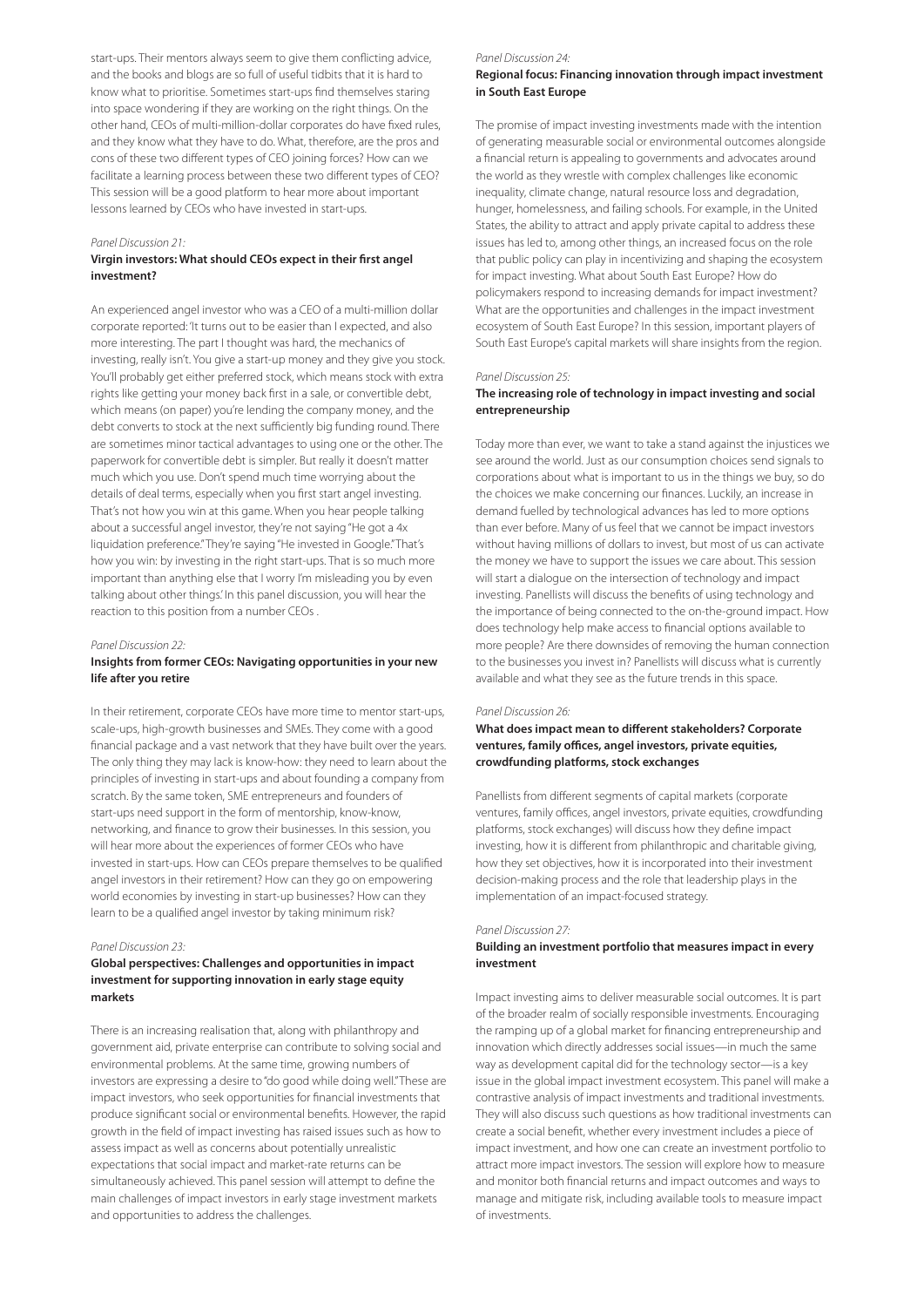#### Panel Discussion 28:

## **Responsible finance and impact Investment: The future of smart finance for social entrepreneurs**

There is an increasing trend in capital markets to use responsible finance to search for – and fund – solutions to many of the pressing social or environmental issues of our time. Corporate ventures also intend to invest up to 10 percent of their private equity investments with private equity fund managers whose investment strategies they expect to generate positive social and environmental outcomes, and who are willing to report on non-financial impact metrics. This trend is important for shaping the future of smart finance in capital markets. This session will be essentially a think-tank session for the future of responsible smart finance in impact investments.

## Panel Discussion 29:

## **Women leading the way in impact investing**

More high net worth women have engaged in impact investing, inspired others, influenced advisors, and served as champions of change to accelerate the development of an inclusive and vibrant impact investing ecosystem. As a result, there is in an expansion of sustainable capital to address the most pressing social and environmental issues worldwide. This session will discuss how global capital markets can include more women in the impact investing ecosystem and what the benefits from the network of women investors are. Panellists will discuss the growing influence of women (those who earn as well as those who inherit) over the world's wealth as investors as well as influencers in the financial, philanthropic and corporate sectors.

#### Panel Discussion 30:

## **Developing partnerships between public and private institutions to fuel innovation for the social good and public policy to support impact investors**

Private sector technology and innovation help provide better public services through improved operational efficiency. The public sector provides incentives to the private sector to deliver projects on time and within budget. In addition, creating economic diversification makes a country more competitive in facilitating its infrastructure base and boosting associated construction, equipment, support services and other businesses. Since impact investors focus on the social value propositions of the investments they make, why not develop innovative public policies to support impact investors to produce more social good. Developing partnerships between public and private institutions will be a positive step towards supporting social entrepreneurs and impact investors. This session will discuss how we can accelerate collaboration between public and private institutions to fuel innovation for social good and what sort of incentives could be developed to support the impact investment ecosystem.

#### Panel Discussion 31:

## **Industry scope: How can impact investors take more active role in achieving good health and well-being as defined in the Sustainable Development Goals of the United Nations**

Financial inclusion improves health by giving people the ability to manage their medical expenses and rebound from a health crisis. Research suggests that out-of-pocket payments for health care in developing countries are a major reason that some people remain in poverty. In the absence of an efficient public healthcare system, the burden of medical costs rests on poor people themselves. Financial services such as medical insurance can provide a formal channel for mitigating the risks of health emergencies. Women in particular have a high demand for health insurance products to address the common health concerns associated with pregnancy and childbirth, including greater susceptibility to infection. This session will attempt to explore how impact investors and social entrepreneurs can take a more active role in the health industry. It will also discuss how impact investors can contribute to more financial inclusion, which will create social good for the health of a country's population, along with options for public and private institutions to make an impact.

#### Panel Discussion 32:

## **A cashless world: Driving cashless societies through financial technologies**

The trajectory of individual countries towards cashless will be shaped by consumers' willingness to ditch cash and the readiness of businesses to accept and promote cashless transactions. Governments and regulators will be the key enablers in the development of infrastucture and policies for business and consumers and the facilitators of the transition to a cashless future. New technologies bring new digital alternatives to cash, such as mobile wallets and internet banking, in addition to credit and debit cards. A recent mobile banking survey shows that 34% of individuals in Europe would readily go cashless if given a choice. This panel will attempt to define digital alternatives for a cashless economy. How can governments and regulators come together to create a favourable environment for the fintech ecosystem to accelerate the adoption of mobile banking and digital payments? In this session you will hear insights from different countries about attempts to transition to a cashless society. As cashless takes hold, banks and insurance companies and their network of partners (fintechs, payment companies, and third-parties across other industries) will have to remake the model of financial services. What are the necessary first steps toward this transformation?

#### Panel Discussion 33:

## **Encouraging innovations outside mainstream banking: How should one respond to fintech innovation?**

The most important problem for banks is that, as they struggle with digitalisation barriers in banking, they are being simultaneously squeezed by having to keep pace with changes in customer behaviour. Some companies create subsidiary fintech businesses in order to encourage innovations outside mainstream banking, while others aggressively turn their business models inside out. This panel will discuss why financial institutions will need to change all of their business models in the near future. What will be the implications of the transformation from a 'financial products distribution channel' to a 'financial consulting distribution channel' for the financial services industry? What is the exact place of technology companies in the new world of banking? In this session, panellists will attempt to identify potential financial industry responses to fintech innovation.

#### Panel Discussion 34:

## **The key role of fintech in humanitarian crises: Connecting migrants with diaspora finance through fintech**

Humanitarian crises pose a formidable development challenge. The millions of refugees and people forcibly displaced within their own countries are growing in number, placing huge burdens on their host communities and straining the humanitarian sector's ability to respond. Financial services have an important role to play in helping displaced people overcome adversity and in enabling local economies to thrive. Financial services provide one way to cope with conflicts and natural disasters. But people affected by humanitarian crises are less likely to have a bank account and more likely to rely on informal networks. This panel will attempt to define barriers to financial services in crises, how can innovative financial solutions address the challenges of displaced people? How can regulators engage with innovative solutions to help migrants connect with diaspora finance? How can we develop a special wallet banking system for migrants who have no national ID number or residence permit.Panellists will address the capabilities of donors, public policymakers and financial service providers to develop contingency plans for humanitarian crises.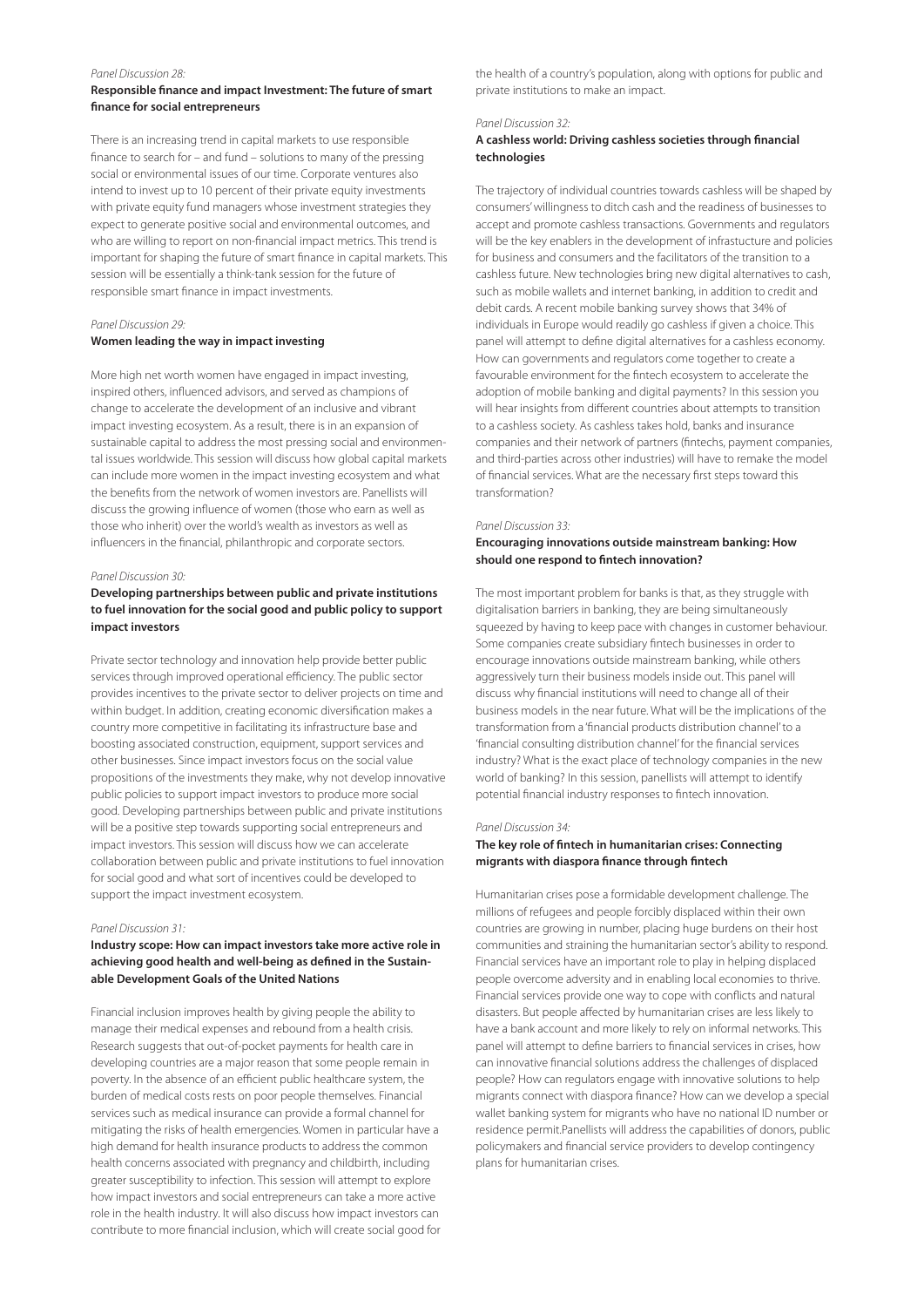#### Panel Discussion 35:

## **Challenges & opportunities: Digital finance interoperability and financial inclusion**

Interoperability – the ability of different systems to connect with one another – is attracting more attention among digital finance experts. Interoperable payment systems have the potential to make it easier for people to send payments to anyone and receive payments from anyone quickly and cheaply. Financial service providers welcome the new business opportunities that would emerge from this higher volume of transactions, and policymakers see interoperability as means of bringing more poor people into the financial system, thus fostering financial inclusion. However, not everyone is enthusiastic about interoperability. Providers in some markets see a competitive risk in opening their proprietary networks to what some perceive as 'free riders'. Or they may not perceive a need to make their payment systems interact with others systems. Panel discussants will explore how interoperability can balance competition and coordination and how every stakeholder in the interoperability system can become a winner—instead of some winners and some losers. Should government stand back and let industry lead? Or should government have a strong hand in making things happen? Have we gone beyond technical connections and given sufficient attention to arrangement governance and business incentives? This session will try to formulate answers to these critical questions.

#### Panel Discussion 36:

## **Access to finance in the fintech's entrepreneurial roadmap: What is the smartest capital for fintechs from start-up to scale-up to exit?**

This session will attempt to explore the best type of finance for fintechs from start-up to scale-up to exit. How can crowdfunding platforms, accelerators and personal finance carry a fintech business to angel investors at the seed stage? What sort of angel investor is good for fintech businesses? How can angel investors connect fintech scale-ups with corporate ventures? What are the expectations do CVCs expect from fintech businesses? What would be the best mix of finance for fintech start-ups? What is the best exit strategy for fintechs, and which source of finance would serve best to execute an exit strategy? Panel discussants will define different roles and different financial supports for fintech at different stages of the entrepreneurial journey.

#### Panel Discussion 37:

## **Blockchain in the next generation of banking**

Blockchain is arguably the most disruptive technological innovation in decades. It is built on the concept of a distributed consensus ledger, which leverages a network of computers that jointly create, evolve, and keep track of one immutable history of transactions. That is, it provides a distributed and decentralized digital infrastructure that empowers transactions or exchange of value — including financial assets and auto-executable contracts — in a secure and trusted environment. Banks, fintech startups and other parties are already experimenting with blockchain technology across a number of cases such as KYC, AML, remittances, payments, trade finance, clearing and settlements. In this session, panellists will be sharing their views of blockchain, market trends, industry experiments, and platforms and future roadmaps with live PoC.

## Panel Discussion 38:

## **The future of cyber security : Transformation of financial services from on-premises to mobile to cloud and fintech integration**

With IoT, mobility and cloud reliance, financial institutions are able to provide better customer connection and experience with a greater flexibility. However, many enterprises are not aware of the danger that exists in the process of transformation. The sophistication of modern malware and tactics used by hackers means we are all vulnerable. It's time to take a different view and build the security architecture of a future that is already underway. Panel members will define the architecture and solution set that addresses the full spectrum of threats during transformation of financial services from on-premises to mobile to cloud and fintech integration

#### Panel Discussion 39:

## **InsurTech: What are the main challenges and opportunities that the insurance industry faces today?**

Changing consumer behaviour patterns, especially the desire for digital channels, underlie insurers' preoccupation with technological advancement. We might tentatively say that the interface between customer and insurer is going to be one of the key battlegrounds going forward, not just in the trivial sense of online portals and chatbots but rather as the ability of insurers and other industry participants to make every part of their operation work for the customer. This session will define the main challenges and opportunities the insurance industry faces and how InsurTech can respond to them.

#### Panel Discussion 40:

## **The role of artificial intelligence and machine learning in digital transformation**

Artificial intelligence (AI), machine learning, and related data-driven technologies have moved to the forefront of the business technology agenda. Together, they promise real-time analysis, immediate adaptability, and scalable automation. But the actual implementation of AI varies dramatically from function to function — and there are unique challenges to each application. In this session, panellists will examine how AI systems are transforming business operations, rewriting business strategy, and creating new engines for rapid, disruptive growth. The panel will look at best practices in AI for both business and technology professionals in such areas as core AI systems, business intelligence and analytics, commerce, and payments.

#### Panel Discussion 41: **Fintech for mobile credit scoring?**

Traditional challenges faced by lenders in financing small business have necessitated the use of innovative methods for credit assessment. This session will focus on effective ways to assess the credit worthiness of small businesses through available information which has traditionally not been used for credit assessment. However, it is important to make clear to consumers that mobile credit scoring does not mean that non-creditworthy consumers will now be given loans. Instead, it allows for better assessment of consumers' risks from new and expanded information sources available via mobile phone and data sources. discussants will explore how fintech can take an active role to create a better bridge between the consumer and financial service providers.

#### WBAF Business School

## **Masterclass 1: Invest in the FinTech r-evolution**

By Paolo Sironi, FinTech Thought Leader& Spokes-man of the IBM Watson Financial Services&WBAF Academy Faculty Member

Financial Services are facing a perfect storm: margins squeeze due to zero to negative interest rates in Europe, Japan and US, reputational damage in the aftermath of the Global Financial Crisis, increasing capital charges, skyrocketing compliance costs, generational shifts towards mobile oriented Millennials, progressive disintermediation by technology enabled startups (AI, blockchain, digital, mobile payments, robo-investing). FinTech companies have grabbed the opportunity globally to create transformational compelling propositions that can ultimately replace or revolutionize the operating models of incumbent institutions. Yet, innovation is not an easy journey and requires venture funding, transferable competences, entrepreneurial talent, educational humus and legal easiness. Proactive financial centers and forward looking regulators in New York, London, Hong Kong, Shanghai and Singapore (to name a few) have started to flex their muscles in the attempt to gain a competitive international advantage by helping FinTech innovation to find its ways and promoting sound transforma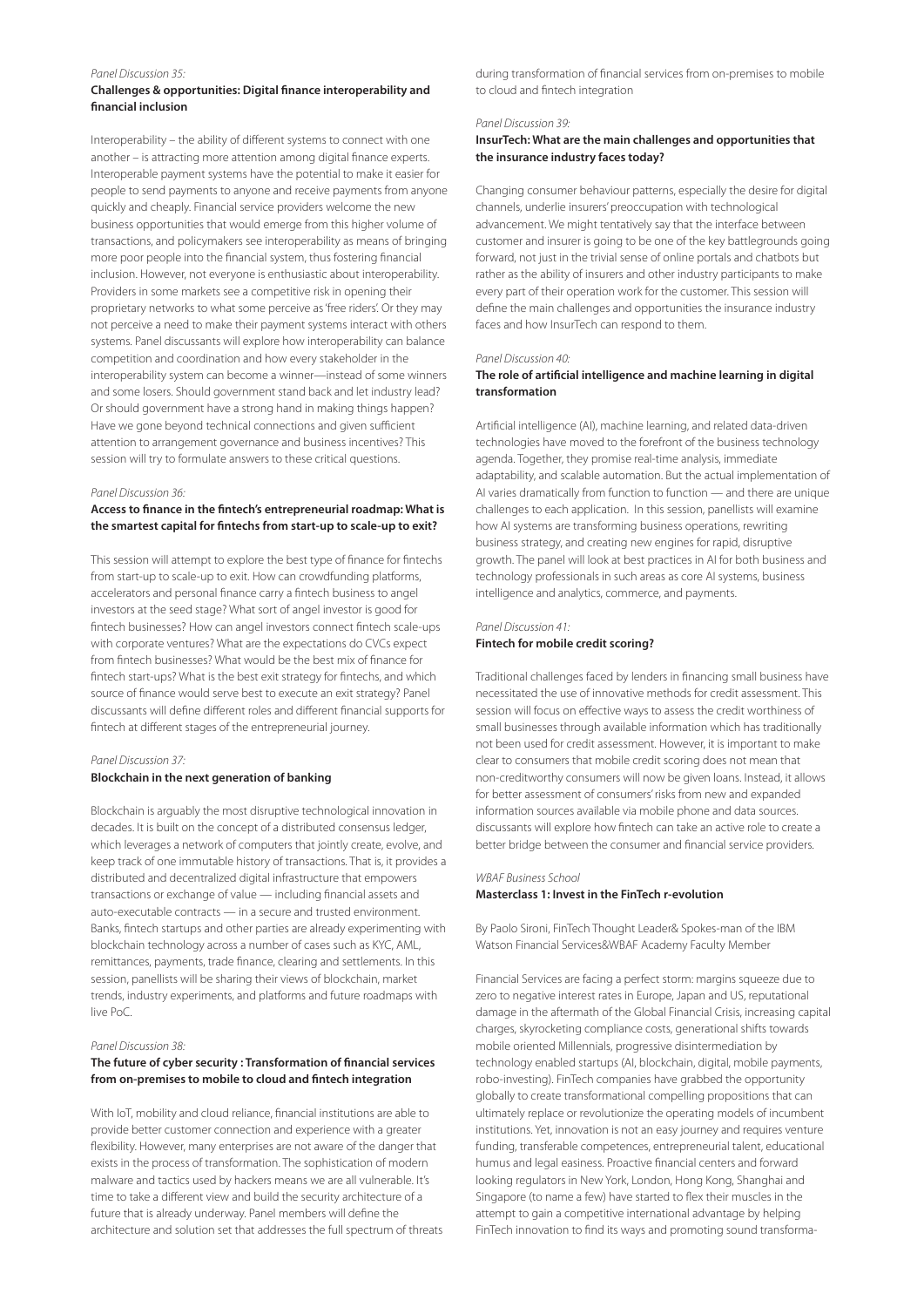tion of banking, asset management and insurance industries. FinServ marketplace has never been so competitive creating threats for incumbents and opportunities for innovators. This masterclass will help identify key trends globally, strengths and weaknesses of new technology shaping the FinTech r-evolution.

### WBAF Business School

### **Masterclass 2: Agglomerate: from idea to IPO in 12 months**

By Callum Laing, partner in the Unity-Group, co-founder and non-exec director of the Marketing Group, Director of Dent Asia

If you are the owner of a small or medium business and you are successful, you have probably found yourself with the problem: how do you get to the next rung on the entrepreneurial business ladder – how do you go from a business runner to a business owner? How do you make more wealth, find more time and grow your business? Should you IPO, the entrepreneur's dream, or should you merge and acquire other businesses? Should you carry on growing organically? Look for funding? How do you take the next step and get yourself that yacht?

Agglomeration shows how normal business owners, across all business sectors, can come together to use the capital markets for what they were originally intended: funding the growth of great businesses that are creating real value in the world for their clients and the wider community.

An Agglomeration isn't for every business.You might be better off with a traditional M&A or IPO. Find out if an Agglomeration is right for you by answering the following questions:

- Do you have at least \$400k in profit?
- Are youdebt free?
- Are you a leader in your field, and have won awards and plaudits?
- Do you operate in an industry where you feel there are a lots of similar or synergistic businesses that could benefit from collaboratively coming together to create a major player?
- Are you willing to work collaboratively with other people?

If you answered yes to all of these questions, this masterclass seems a must for you. In this masterclass, using the case study of the Marketing Group PLC, Callum Laing shows how small businesses are using a collaborative approach to level the playing field with big companies and getting ahead while maintaining their independence.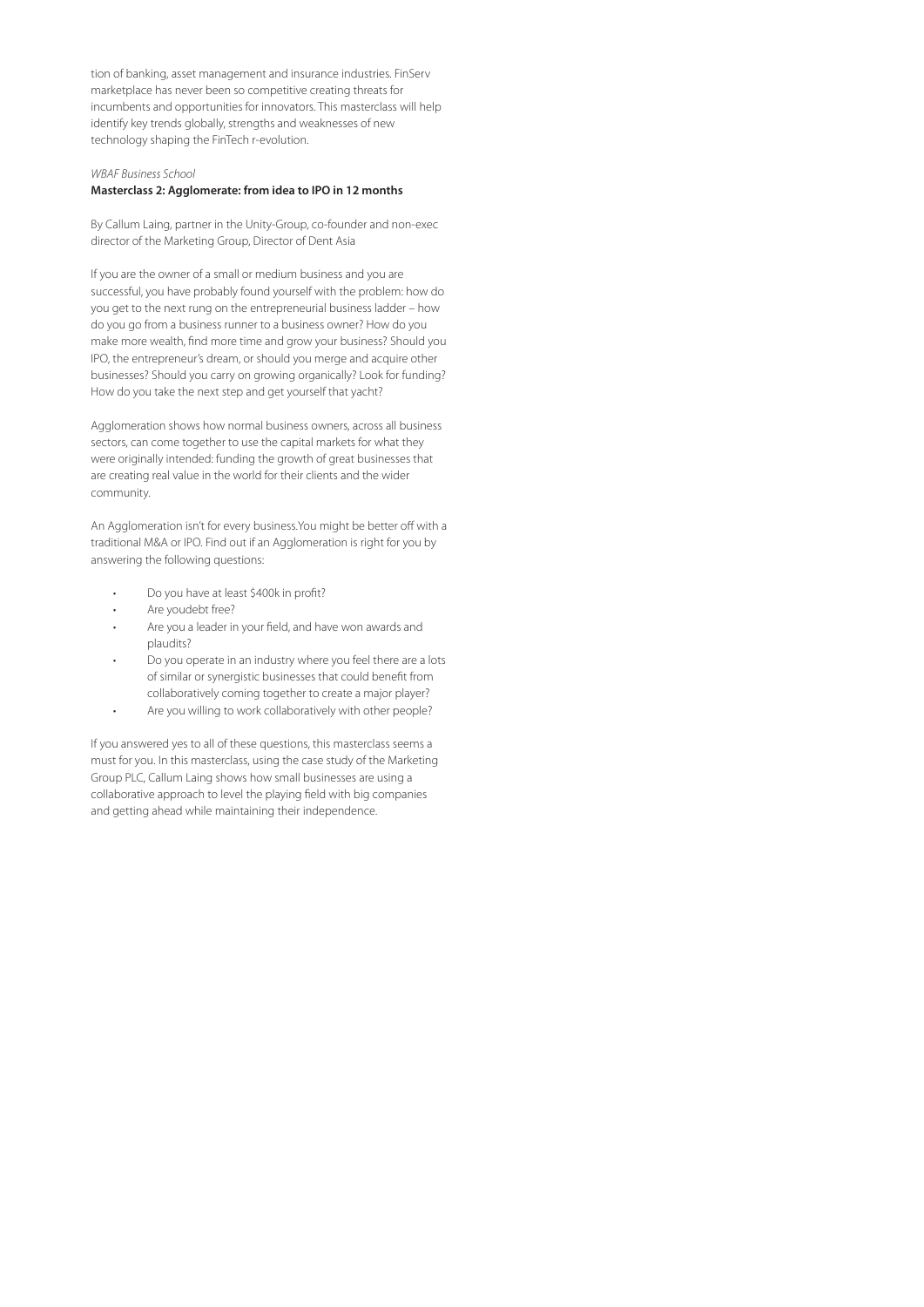# PROGRAMME **OVERVIEW**

**18 – 20 February 2018, Istanbul**

**Swissôtel The Bosphorus Istanbul**

## **12pm – 3pm**

 Global Exchange Forum, a pre-Congress event (open to all participants)

## **3pm – 5pm**

WBAF High Commissioners Annual Meeting (by invitation only)

## **5pm – 6pm**

WBAF Board Meeting (by invitation only)

**6pm – 7pm** EBAN Board Meeting (by invitation only)

## SUNDAY | MONDAY | TUESDAY

**Swissôtel The Bosphorus Istanbul**

> **8am – 9am** Registration Process

**9am – 6:30pm**  WBAF World Congress 2018 Angel Investors Annual Meeting Take Invest Summit

**7pm – 8pm** Chairman's Reception for the World Excellence Awards VIP Gala Dinner

> **8pm – 8.30pm** Red Carpet Entrance

**8.30pm – 11pm** World Excellence Awards VIP Gala Dinner

# 18 February 19 February 20 February

**Swissôtel The Bosphorus Istanbul**

> **8am – 9am** Registration Process

**9am – 6:00pm** CEO-Preneurship Summit 2018 FinTech Summit 2018 Impact Investment Summit 2018 WBAF Investment Academy

> **6pm – 6:30pm** Closing ceremony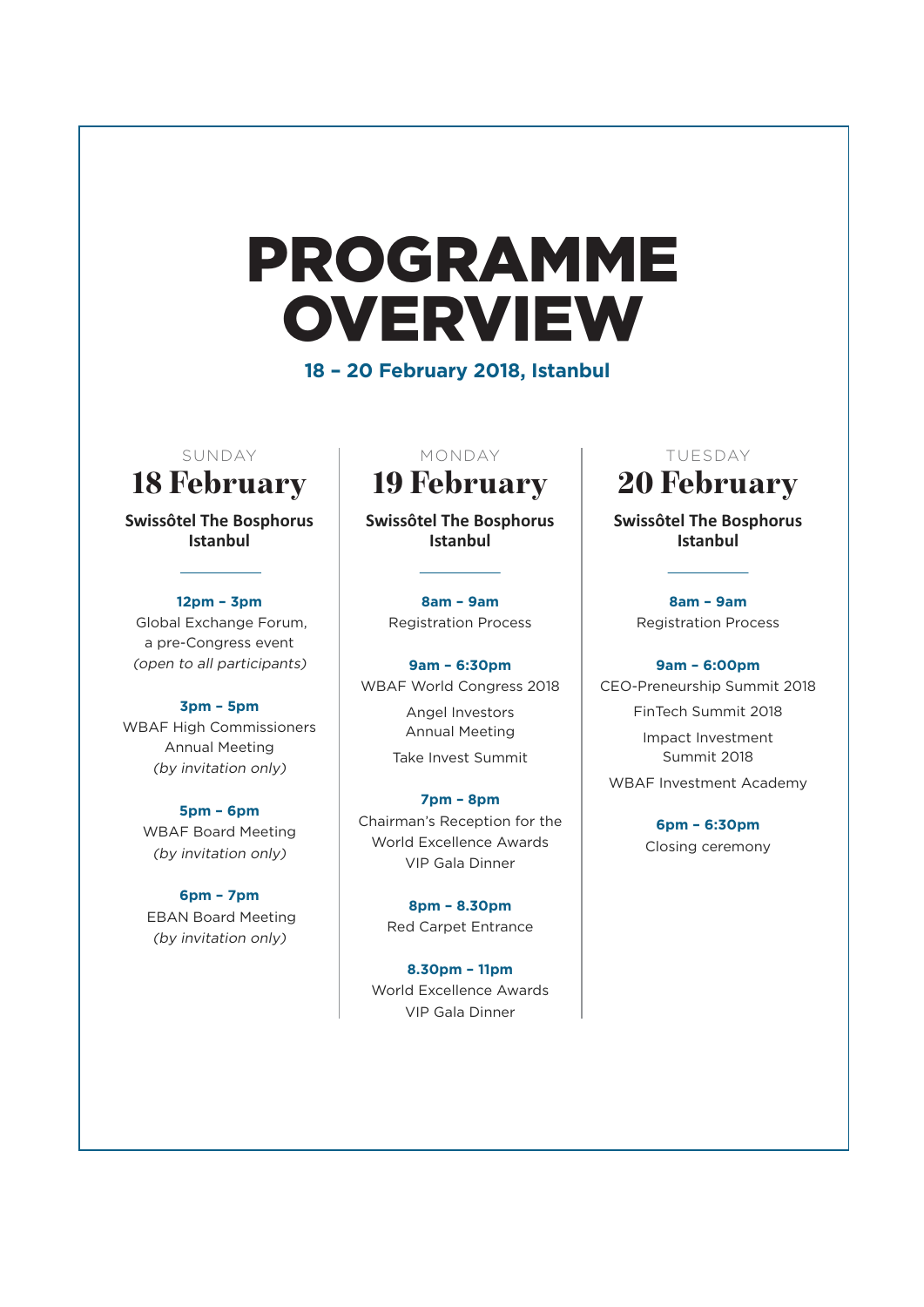# PROGRAMME **OVERVIEW**

**World Congress of Angel Investors 2019**

Neuchatel Hall **Swissôtel The Bosphorus Istanbul**

**10am – 12pm** Global Exchange Forum (by invitation only)

**1pm – 2pm** WBAF Board Meeting

**2pm – 4pm** WBAF The Grand Assembly Annual Meeting (by invitation only)

**4pm – 5.30pm**  Global Woman Leaders Committee (by invitation only)

**5.30pm – 6.30pm**  Global Innovation & Technology Leaders Committee (by invitation only)

**6.30pm – 7.30pm**  Global Startup Committee (by invitation only)

**7.30pm – 8.30pm** EBAN Board Meeting (by invitation only)

17 February 18 February 19 February SUNDAY MONDAY TUESDAY

> **Swissôtel The Bosphorus Istanbul**

**8am – 9am** Registration Process

**9am – 12pm**  The Grand Opening Ceremony Fuji 1 Hall

**12.30pm – 2pm**  VIP Lunch, Neuchatel Hall (by invitation only)

**2.30pm – 5pm**  Angel Investors Summit, Fuji 1 Hall Fintech Summit, Geneve Hall CEO Investors Summit, Fuji 2 Hall Masterclasses, Zurich Hall

**5.30pm – 6pm** Plenary Session & Closing Remarks Fuji 1 Hall

**7pm – 8pm** Chairman's Reception for the World Excellence Awards VIP Gala Dinner

> **8pm – 8.30pm** Red Carpet Entrance

**8.30pm – 11pm** World Excellence Awards VIP Gala Dinner Fuji 1 Hall

20 February 21 February 22 February WEDNESDAY THURSDAY FRIDAY

**9am – 5pm 9am – 5pm 9am – 1pm**



QBAC+ QUALIFIED ANGEL INVESTOR EXECUTIVE PROGRAM (by invitation only) **Swissôtel The Bosphorus Istanbul, Acacia Hall**

**Swissôtel The Bosphorus Istanbul**

> **8am – 9am** Registration Process

**9am – 5pm**  Impact Investment Summit Fuji 1 Hall

> **9am – 5pm**  Take Invest Summit Fuji 2 Hall

**9am – 5pm**  Global Fundraising Stage Fuji 1 Hall

**9am – 5pm**  WBAF Academy Workshops Zurich Hall

**12.30pm – 2pm**  VIP Lunch, Neuchatel Hall (by invitation only)

**5.30pm – 6pm** Plenary Session & Closing Remarks Fuji 1 Hall